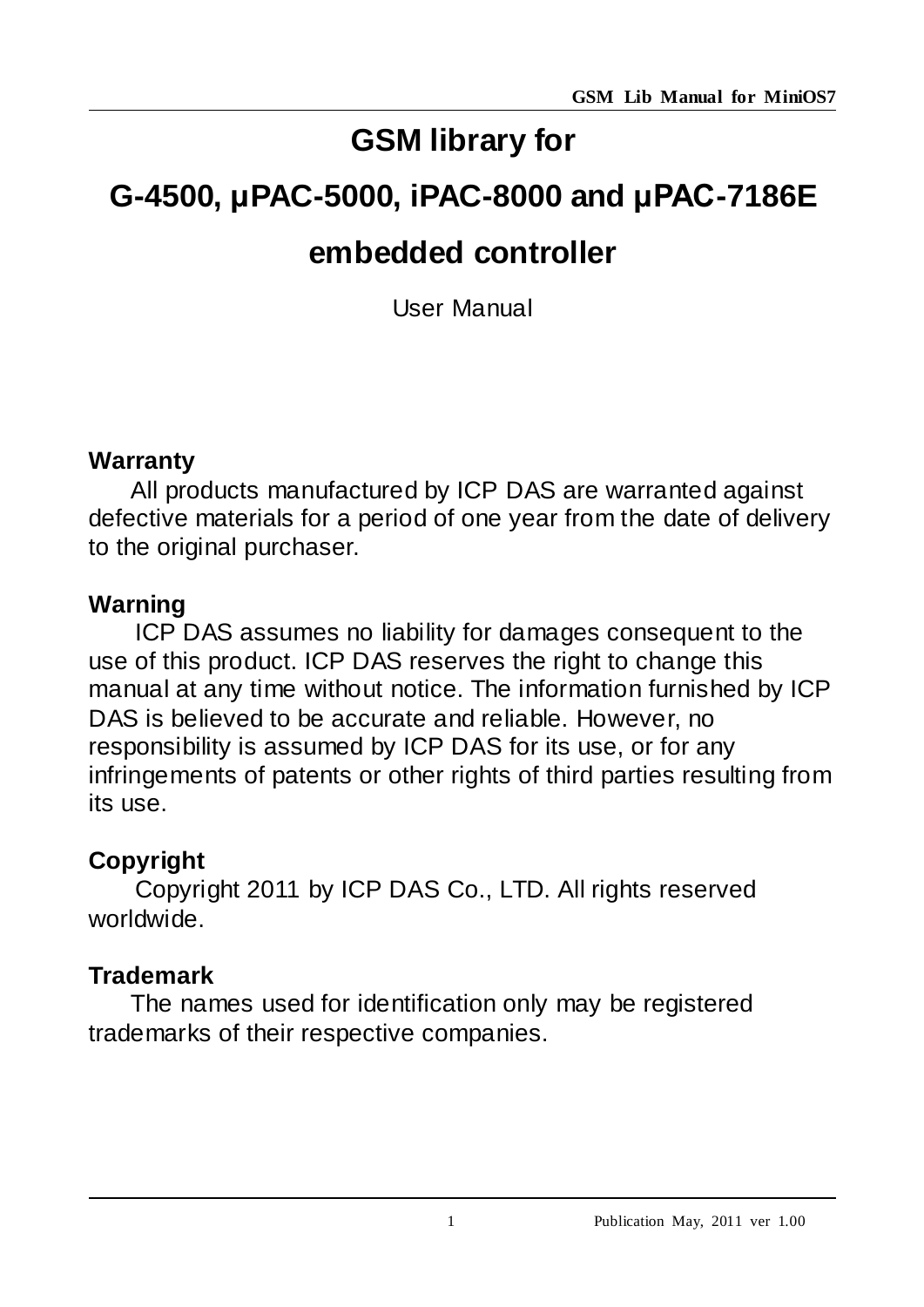# **Table of Contents**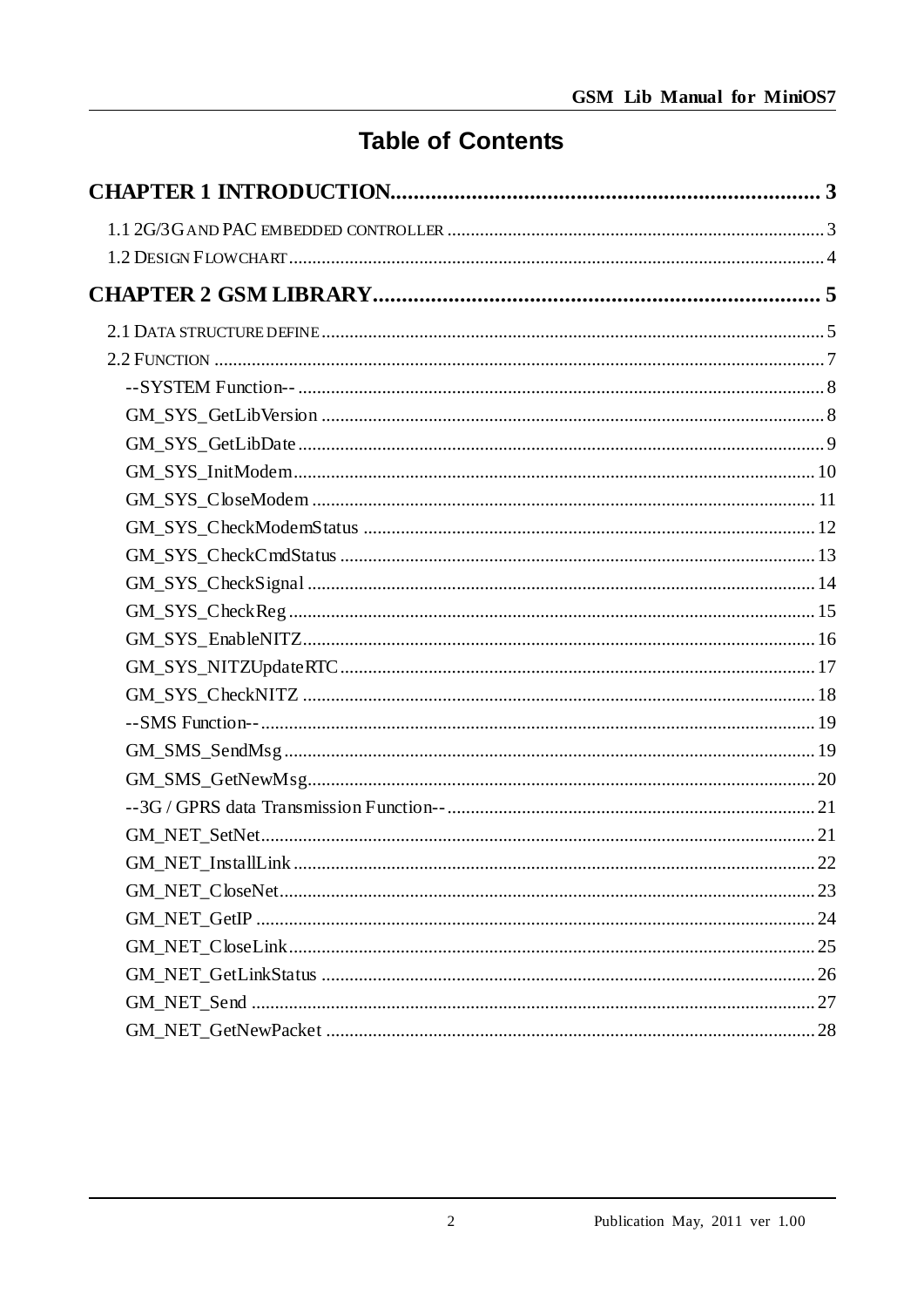# <span id="page-2-0"></span>**Chapter 1 Introduction**

## <span id="page-2-1"></span>**1.1 2G/3G and PAC embedded controller**

2G/3G is a service that allows information to be sent and received across a mobile telephone network. It supports CSD (Circuit Switched Data), SMS (Short Message Service) and GPRS (General Packet Radio Service). GPRS is NOT related to GPS (the Global Positioning System), a similar acronym that is often used in mobile contexts. 2G/3G offers instant connections whereby information can be sent or received immediately as the need arises, subject to radio coverage. This is why 2G/3G users are sometimes referred to be as being "always connected". Immediacy is one of the advantages of 2G/3G (and SMS) when compared to Circuit Switched Data. High immediacy is a very important feature for time critical applications.

ICP DAS provides the 2G/3G library for PAC embedded controller. The library is an easy way to applying the 2G/3G service in the embedded controller. Otherwise, ICP DAS supports many IO modules and GPS modules for users. Therefore, there are many application architectures to apply in the system. Or users can integrate other controller system with 2G/3G library. The follows is a standard application architecture.

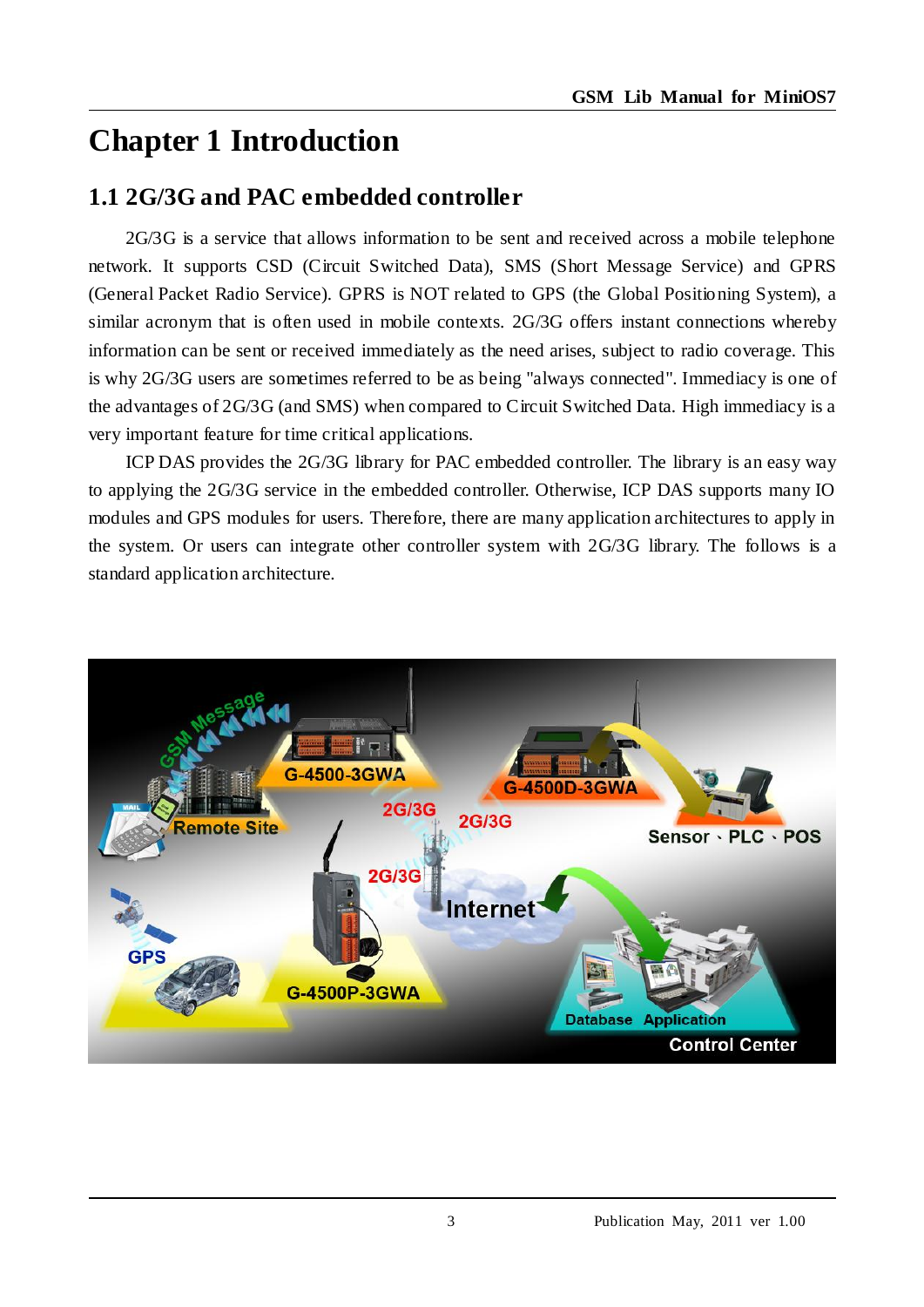## <span id="page-3-0"></span>**1.2 Design Flowchart**



#### **SMS Design Flowchar**



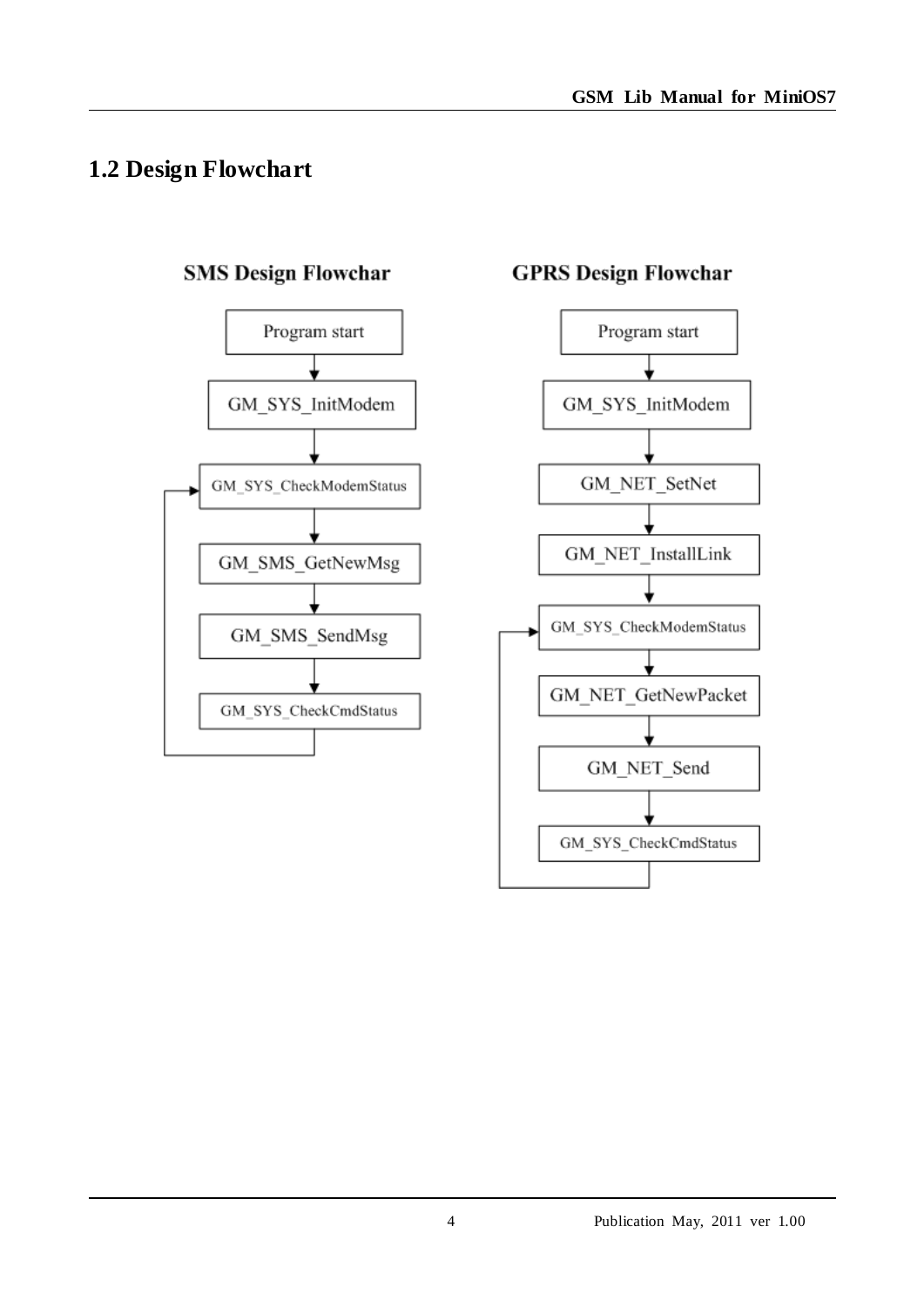# <span id="page-4-0"></span>**Chapter 2 GSM Library**

## <span id="page-4-1"></span>**2.1 Data structure define**

There are some data structure that is useful when you program with GSM library.

#### **SMS:**

| //-- structure for sending/reading SMS |                                                             |
|----------------------------------------|-------------------------------------------------------------|
| typedef struct STRENCODE_MSG{          |                                                             |
| char phone Number $[30]$ ;             | $1$ / phone number                                          |
| char time $[20]$ ;                     | $//rms_time_stamp$                                          |
| charmsg $[161]$ ;                      | //message's content                                         |
| unsigned char dataLen;                 | //Message's length,                                         |
|                                        | // Max length: $7-bi$ t=160 words, UCS2=70 words(140 bytes) |
| char mode;                             | //encode style: 0=GSM_7BIT, 8=GSM_UCS2(uni-code)            |
| } strEncode_Msg;                       |                                                             |

#### **GPRS:**

| //-- structure for reading GPRS sockets |                                                                                  |
|-----------------------------------------|----------------------------------------------------------------------------------|
| typedef struct GPRSDATA{                |                                                                                  |
| char data $[1500]$                      | //data                                                                           |
| int dataLen;                            | //data length                                                                    |
| char IP $[16]$ ;                        | //IP of the server $\cdot$ 000.000.000.000 and '0x00', total 16 by te            |
| unsigned int port;                      | //TCP/UDP port of the server                                                     |
| char link;                              | //data of $link[n]$                                                              |
| } GPRSData;                             |                                                                                  |
|                                         |                                                                                  |
| //-- structure for setting network      |                                                                                  |
| typedef struct NET_PROFILE              |                                                                                  |
| $\{$                                    |                                                                                  |
|                                         | char APN[60]; //APN for network provided by your cellular provider               |
|                                         | char user[32]; //username for network provided by your cellular provider         |
|                                         | char pw[32]; //password for network provided by your cellular provider           |
|                                         | char DnsServerIP $[16]$ ; //The most basic task of DNS is to translate hostnames |
|                                         | //such as www.icpdas.com to IP address such as 96.9.41.131.                      |
| } NetProfile;                           |                                                                                  |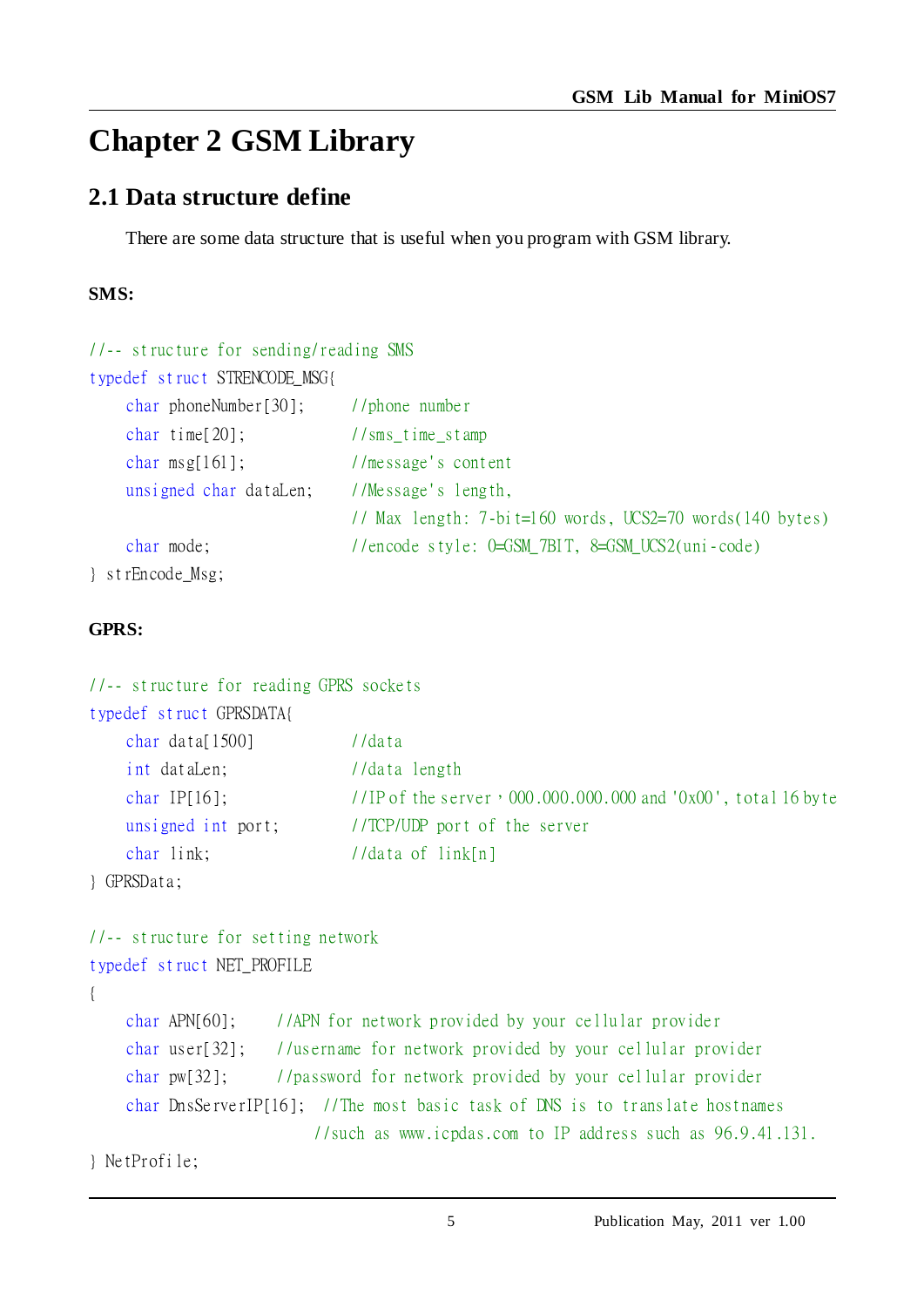#### **SYSTEM:**

```
//-- structure for setting system parameters
typedef struct SYS_PROFILE
{
    char PINCode[5]; //The pin code of SIM card, ex: "0000"
    int modemPort; //modem port number.
    int hardware; //hardware type. 0: GTM-201,
                     //1: G-4500, 2: uPAC-5000, 3: iP-8000
```
}SYSProfile;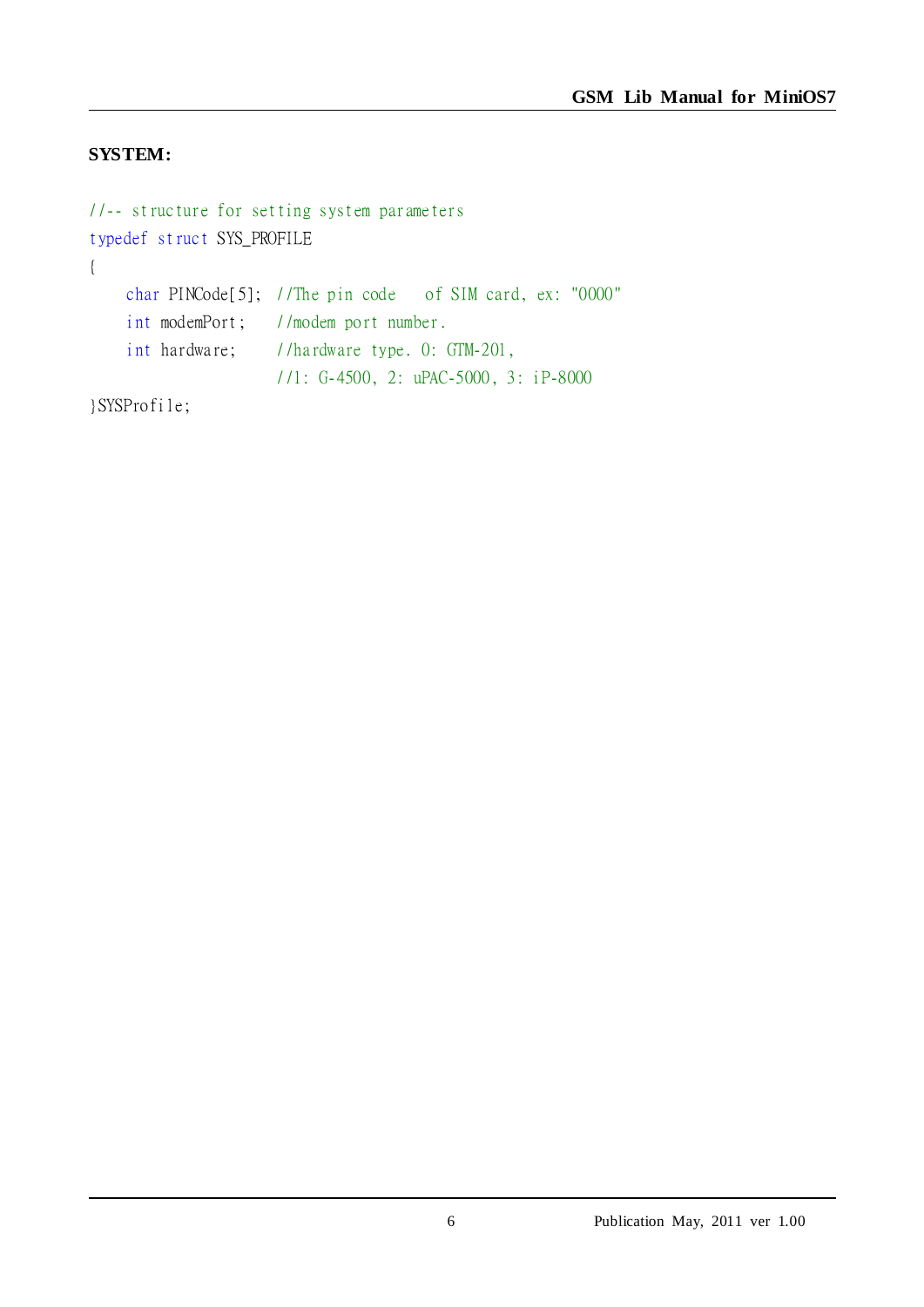## <span id="page-6-0"></span>**2.2 Function**

Notice:

- 1. The GSM library needs OS7\_COM.lib. Please include it.
- 2. The speed of GPRS is less than 1 packet / 1 second.
- 3. The GSM library needs the Timer that installed by "InstallUserTimer()". Please don't collide with it.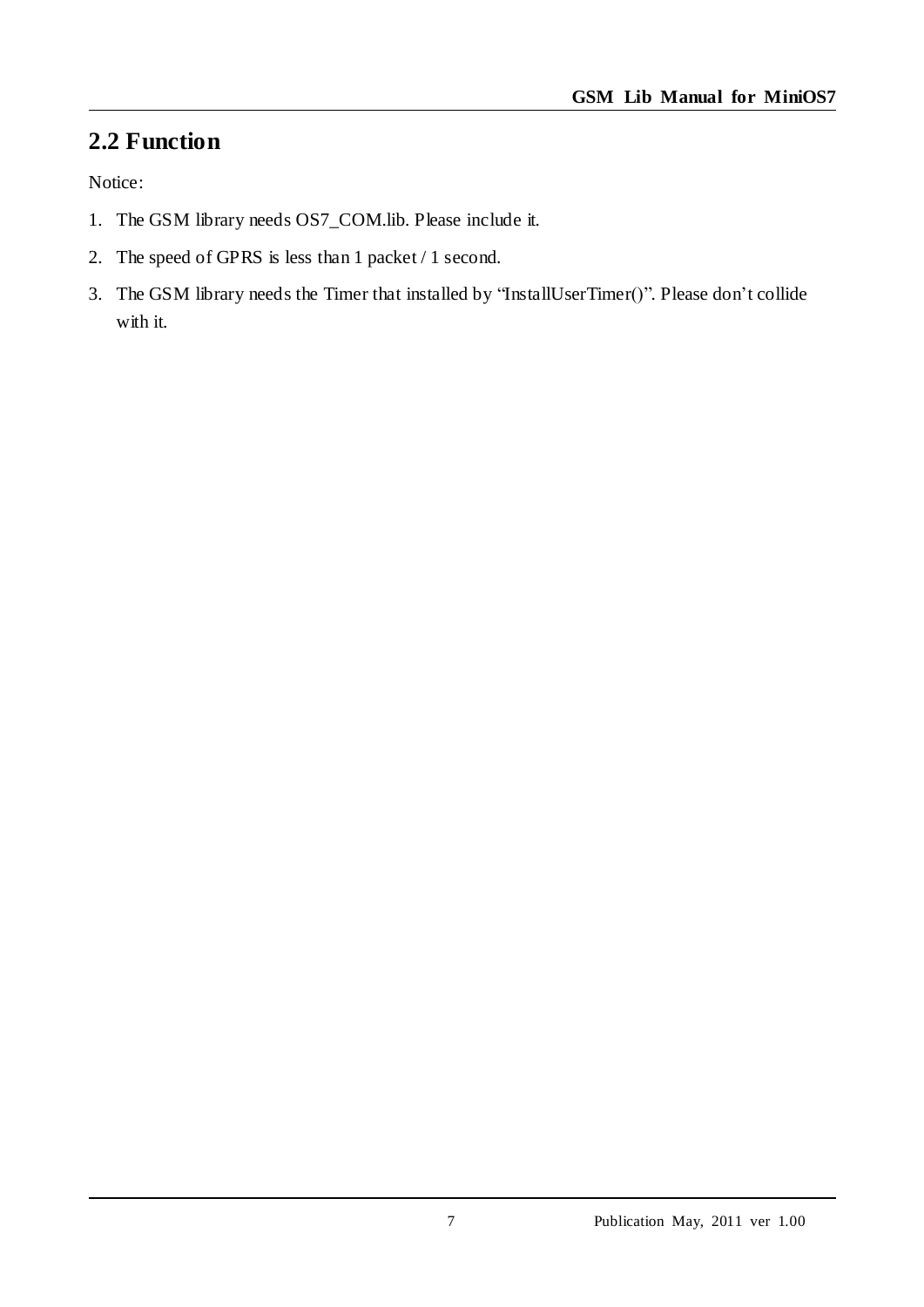## <span id="page-7-0"></span>**--SYSTEM Function--**

## <span id="page-7-1"></span>**GM\_SYS\_GetLibVersion**

## **Prototype:**

int GM\_SYS\_LibVersion(void);

## **Description:**

Get Lib. version

#### **Parameter:**

no

## **Return:**

Version format  $= A$ . BC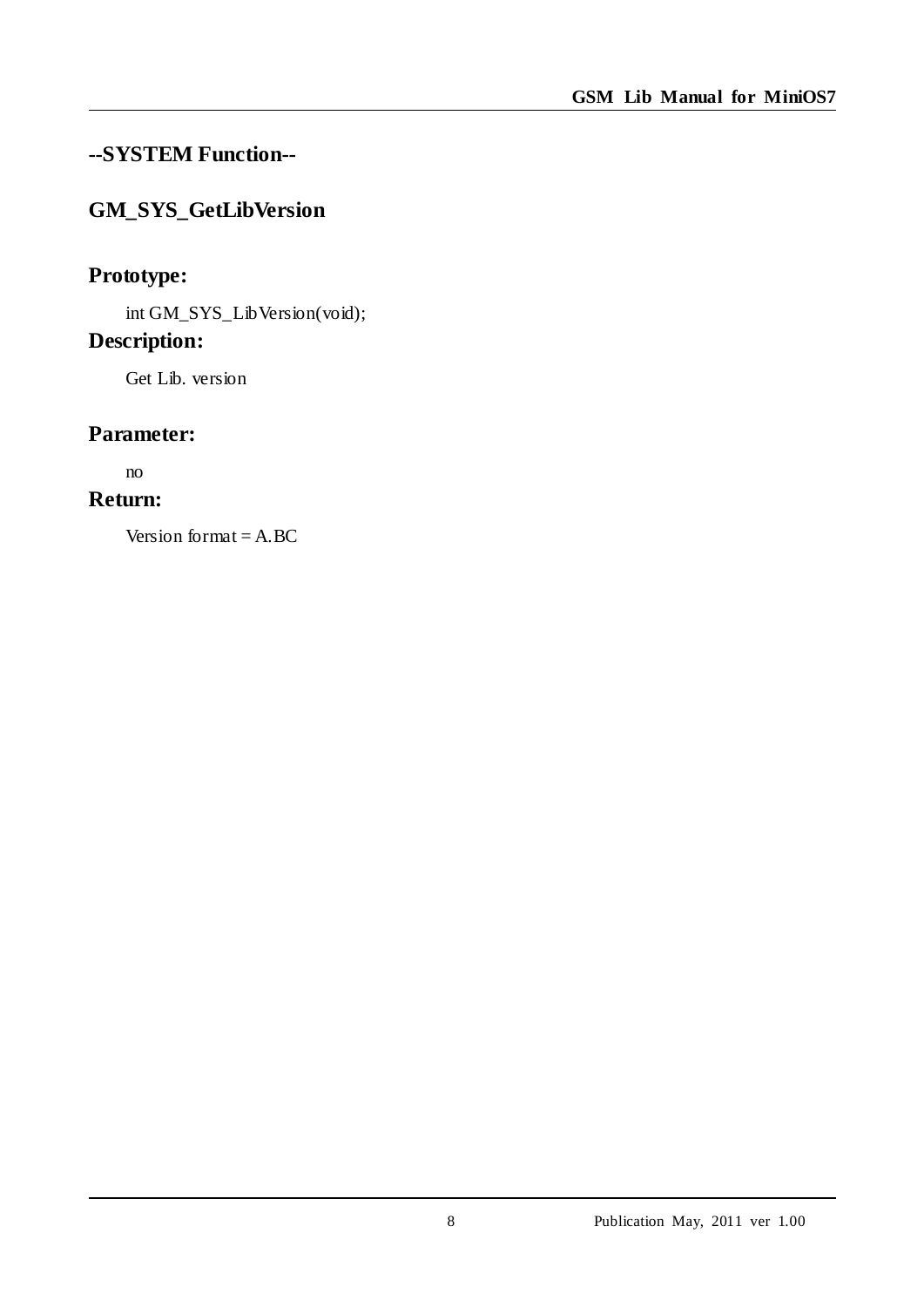#### <span id="page-8-0"></span>**GM\_SYS\_GetLibDate**

## **Prototype:**

void GM\_SYS\_GetLibDate(char\* libDate);

## **Description:**

Get lib. date

## **Parameter:**

a string of lib. date, format="Jul 21 2010"

#### **Return:**

no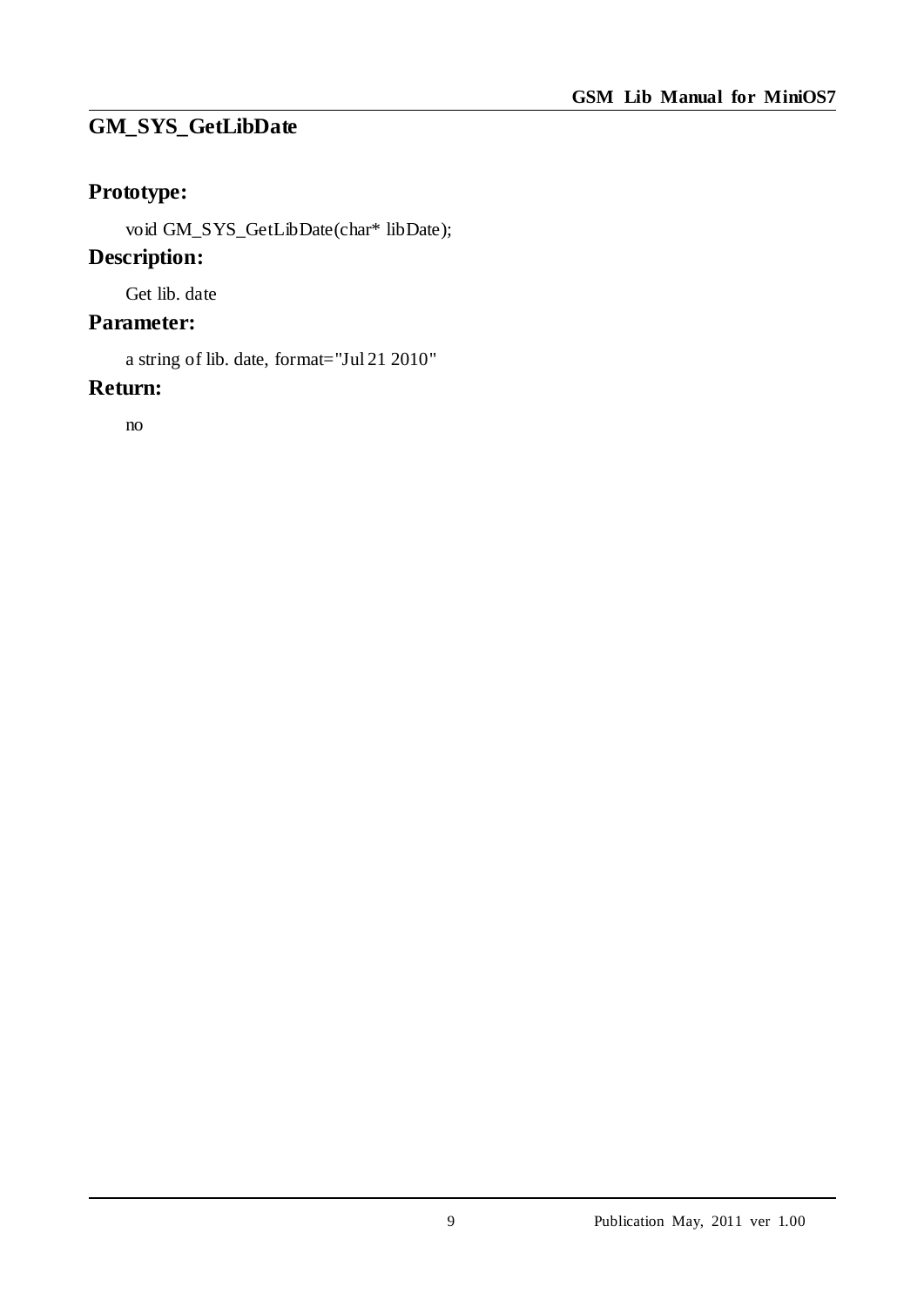## <span id="page-9-0"></span>**GM\_SYS\_InitModem**

## **Prototype:**

int GM\_SYS\_InitModem(SYSProfile sysProfile);

## **Description:**

Initialize Modem

\*must use GM\_SYS\_CheckModemStatus() to check modem status later

## **Parameter:**

sysProfile: set system profile

| <b>GM NOERROR:</b>   | success         |
|----------------------|-----------------|
| <b>GM COMERROR:</b>  | comport error   |
| <b>GM INITERROR:</b> | init fail error |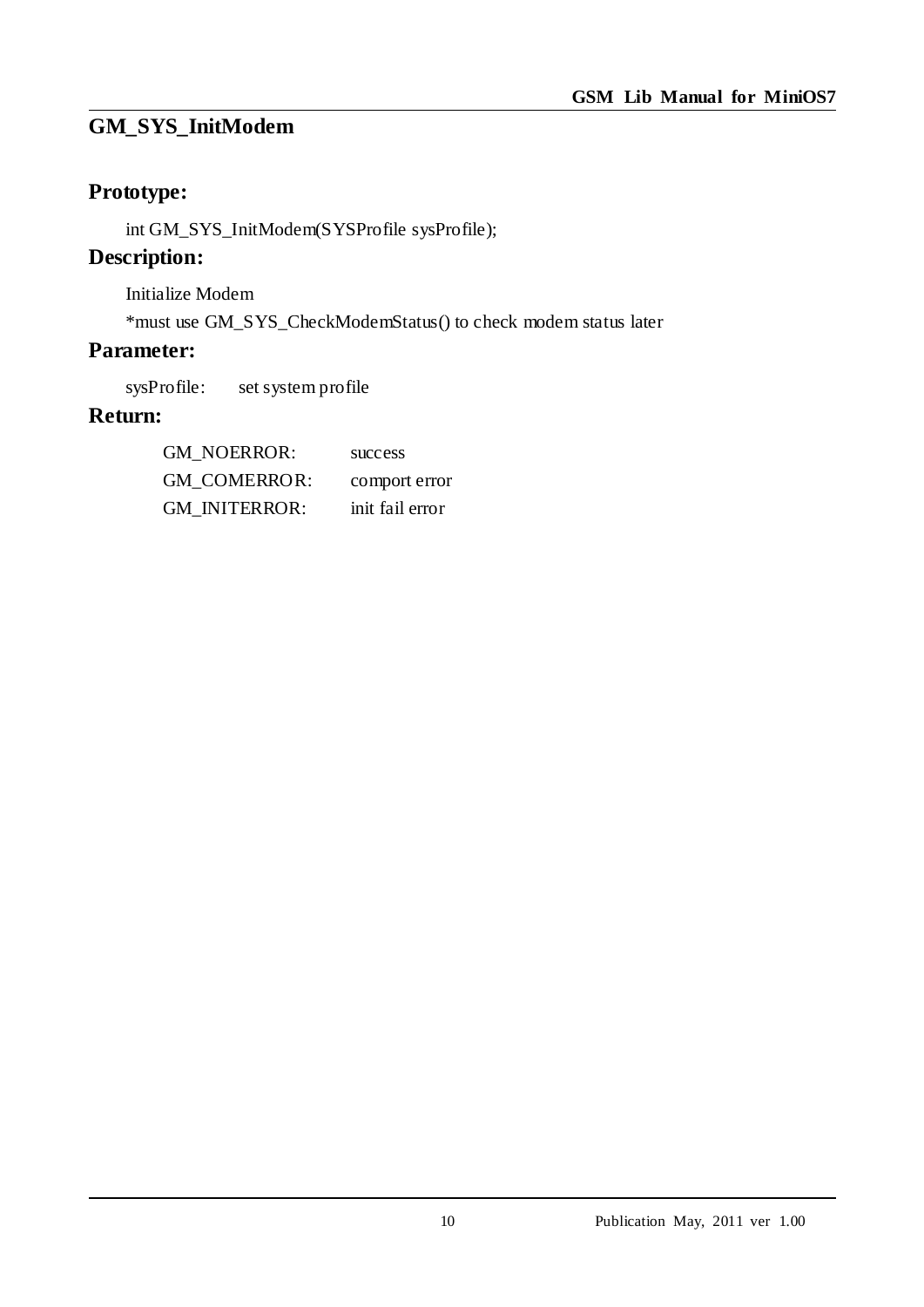## <span id="page-10-0"></span>**GM\_SYS\_CloseModem**

## **Prototype:**

int GM\_SYS\_CloseModem(int mode);

## **Description:**

Close the modem

\*Please call GM\_SYS\_InitModem() to wake up modem after using GM\_SYS\_CloseModem(1) to shut down the modem.

## **Parameter:**

|  | mode: 0: close modem, but maintain it power on |
|--|------------------------------------------------|
|  | 1: close modem and set it power off            |

| <b>GM NOERROR:</b>  | no error      |
|---------------------|---------------|
| <b>GM CMDERROR:</b> | command error |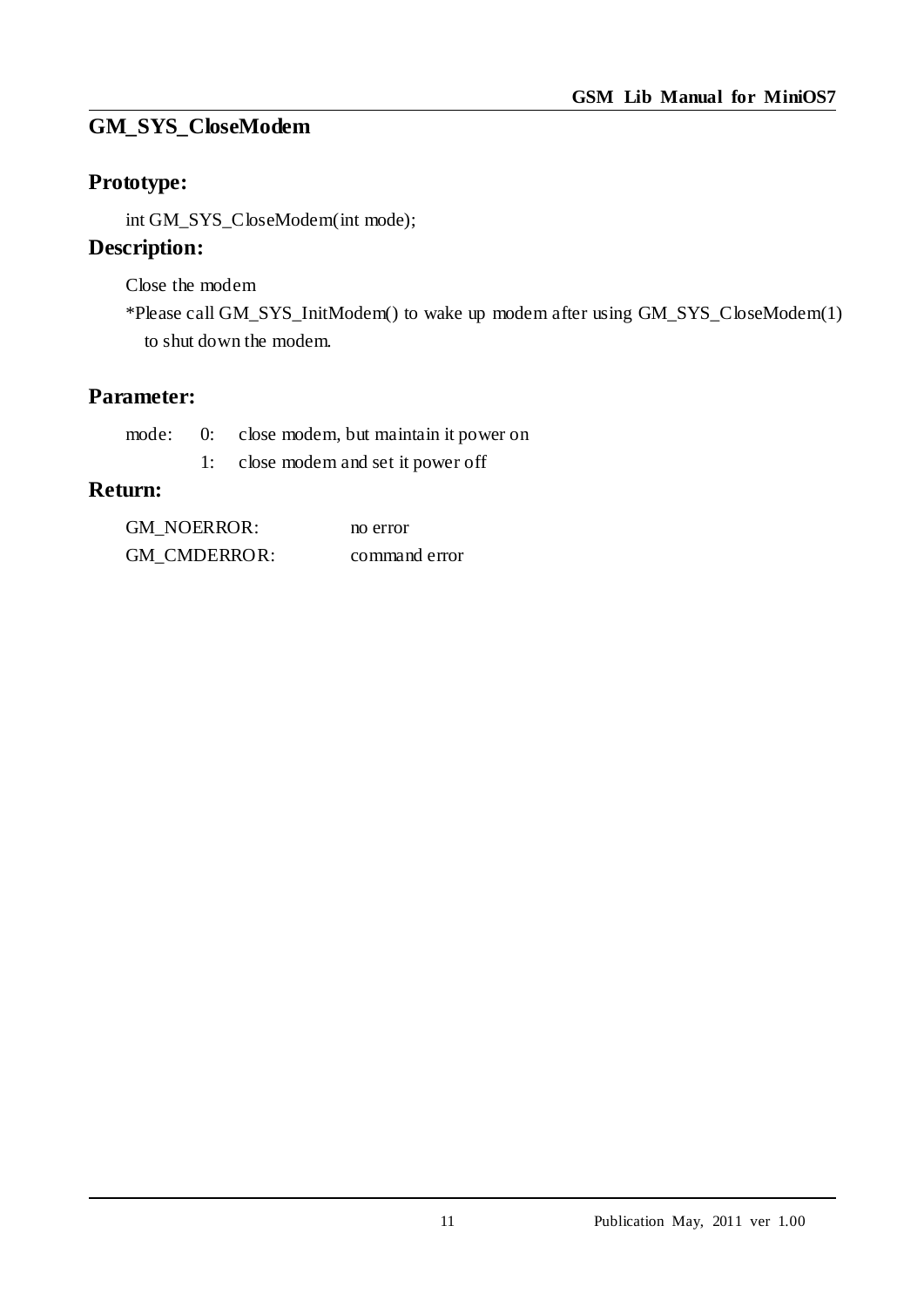## <span id="page-11-0"></span>**GM\_SYS\_CheckModemStatus**

## **Prototype:**

int GM\_SYS\_CheckModemStatus(void);

## **Description:**

Check modem status, and suggest you check it in your loop every time

#### **Parameter:**

no

| <b>GM NOERROR:</b> | modem register success, can service |
|--------------------|-------------------------------------|
| GM NOREG:          | modem not registered, can't service |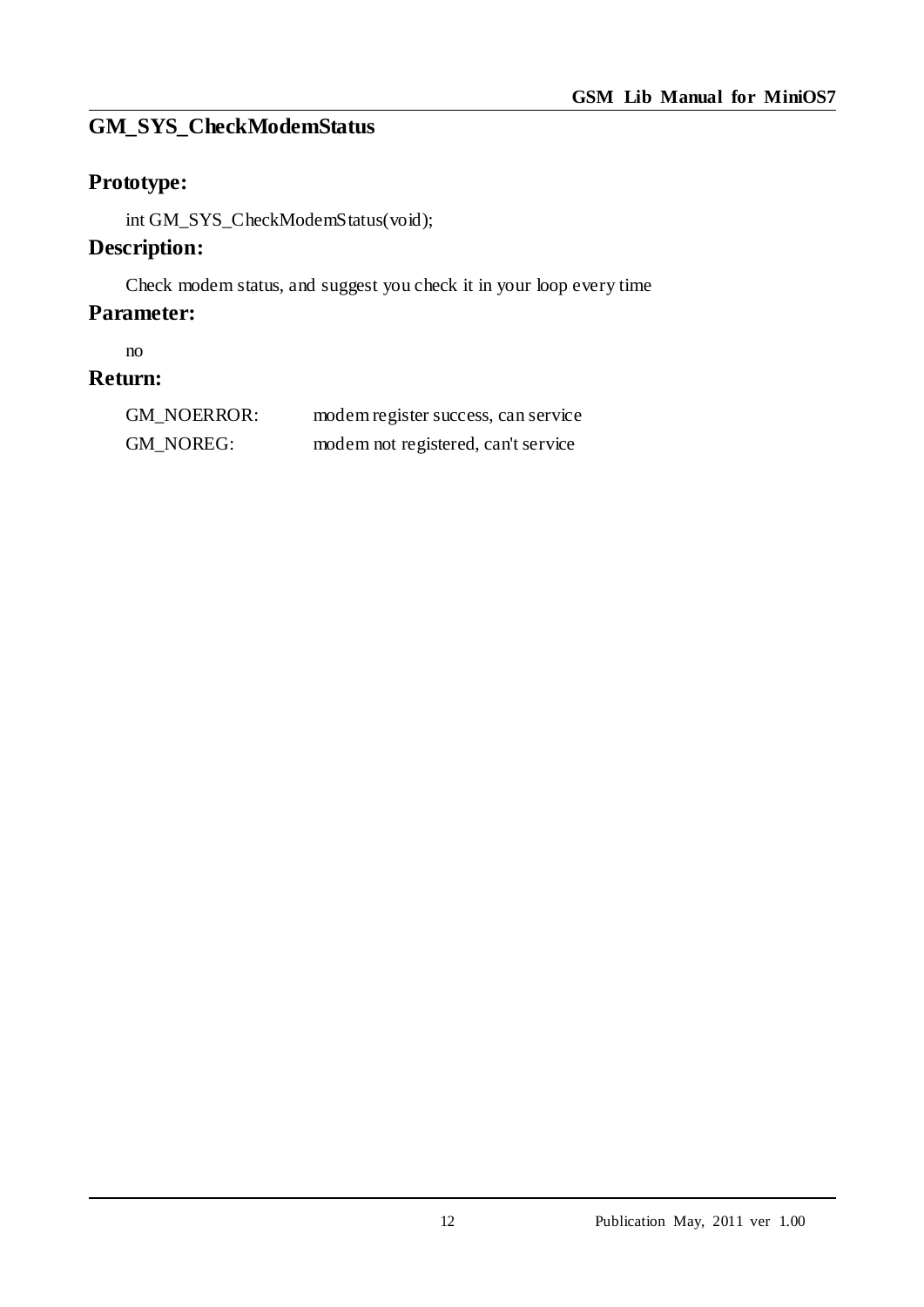## <span id="page-12-0"></span>**GM\_SYS\_CheckCmdStatus**

## **Prototype:**

int GM\_SYS\_CheckCmdStatus(void);

## **Description:**

Get the status of the command you sent

#### **Parameter:**

no

| GM BUSY:            | modem busy, you can't send other command |
|---------------------|------------------------------------------|
| <b>GM NOERROR:</b>  | success                                  |
| <b>GM TIMEOUT:</b>  | time out                                 |
| <b>GM CMDERROR:</b> | command error                            |
| Other:              | please refer to error codes of GSM.h     |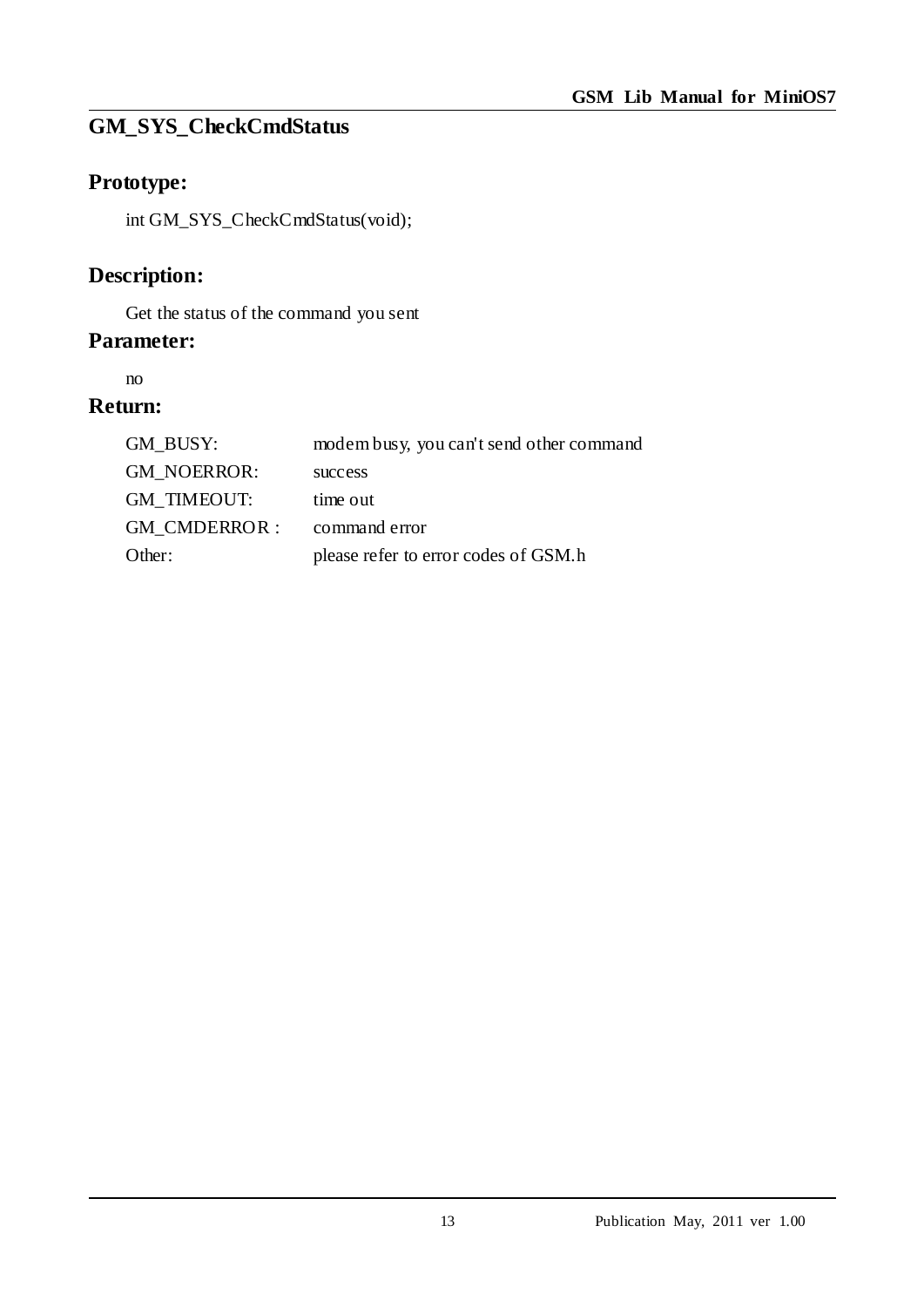# <span id="page-13-0"></span>**GM\_SYS\_CheckSignal**

## **Prototype:**

int GM\_SYS\_CheckSignal(void);

## **Description:**

Check signal quality

## **Parameter:**

no

## **Return:**

Signal: signal quality

| $^{(1)}$ | $-113$ dBm or less |
|----------|--------------------|
| ı        | -111 dBm           |
| 230      | $-109 -53$ dBm     |
| 31       | -51 dBm or greater |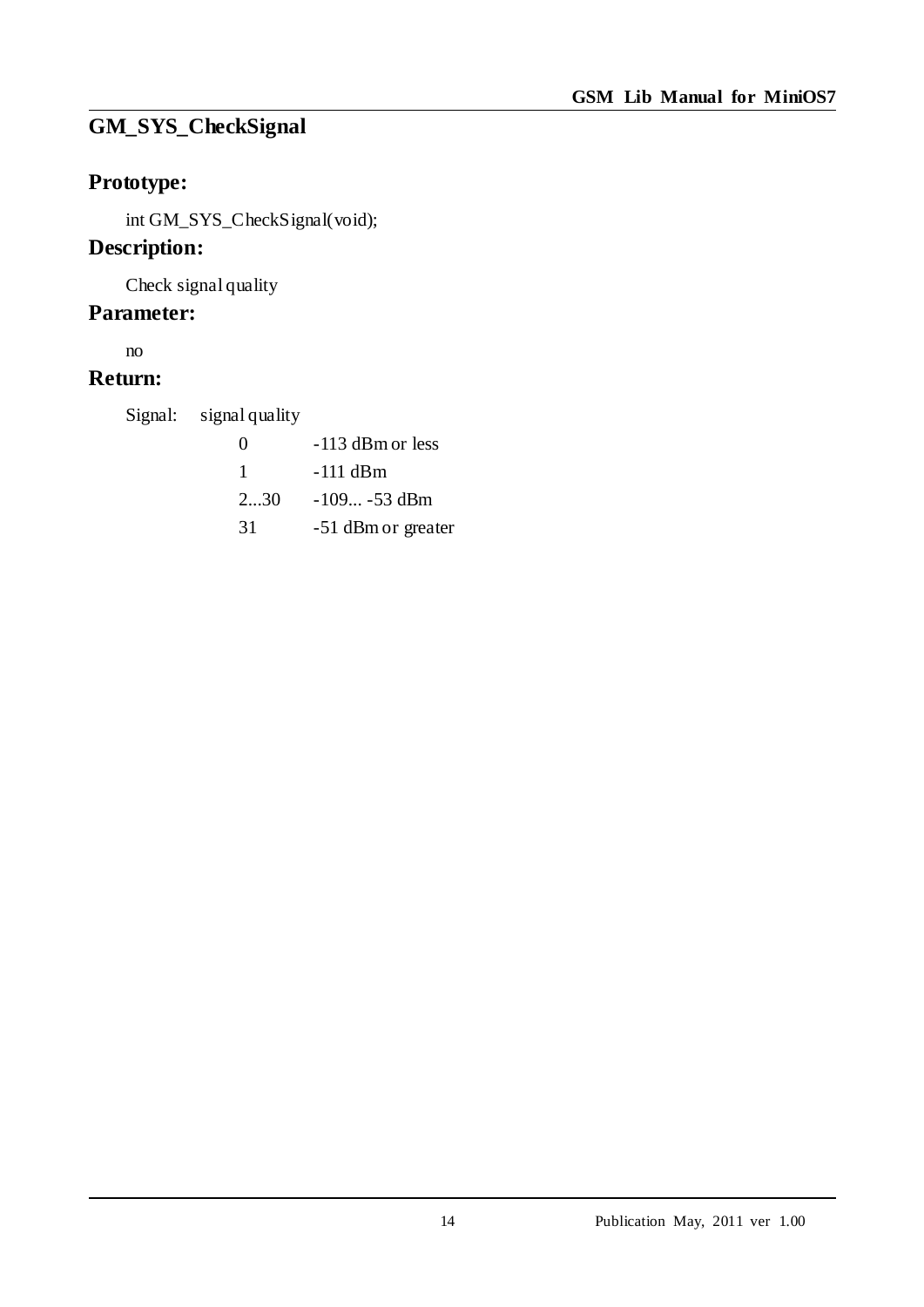## <span id="page-14-0"></span>**GM\_SYS\_CheckReg**

## **Prototype:**

int GM\_SYS\_CheckReg(void);

#### **Description:**

Check register

#### **Parameter:**

no

## **Return:**

Register flag

- 0: not registered
- 1: registered, home network
- 2: not registered, and searching...
- 3: registration denied
- 4: unknown
- 5: registered, roaming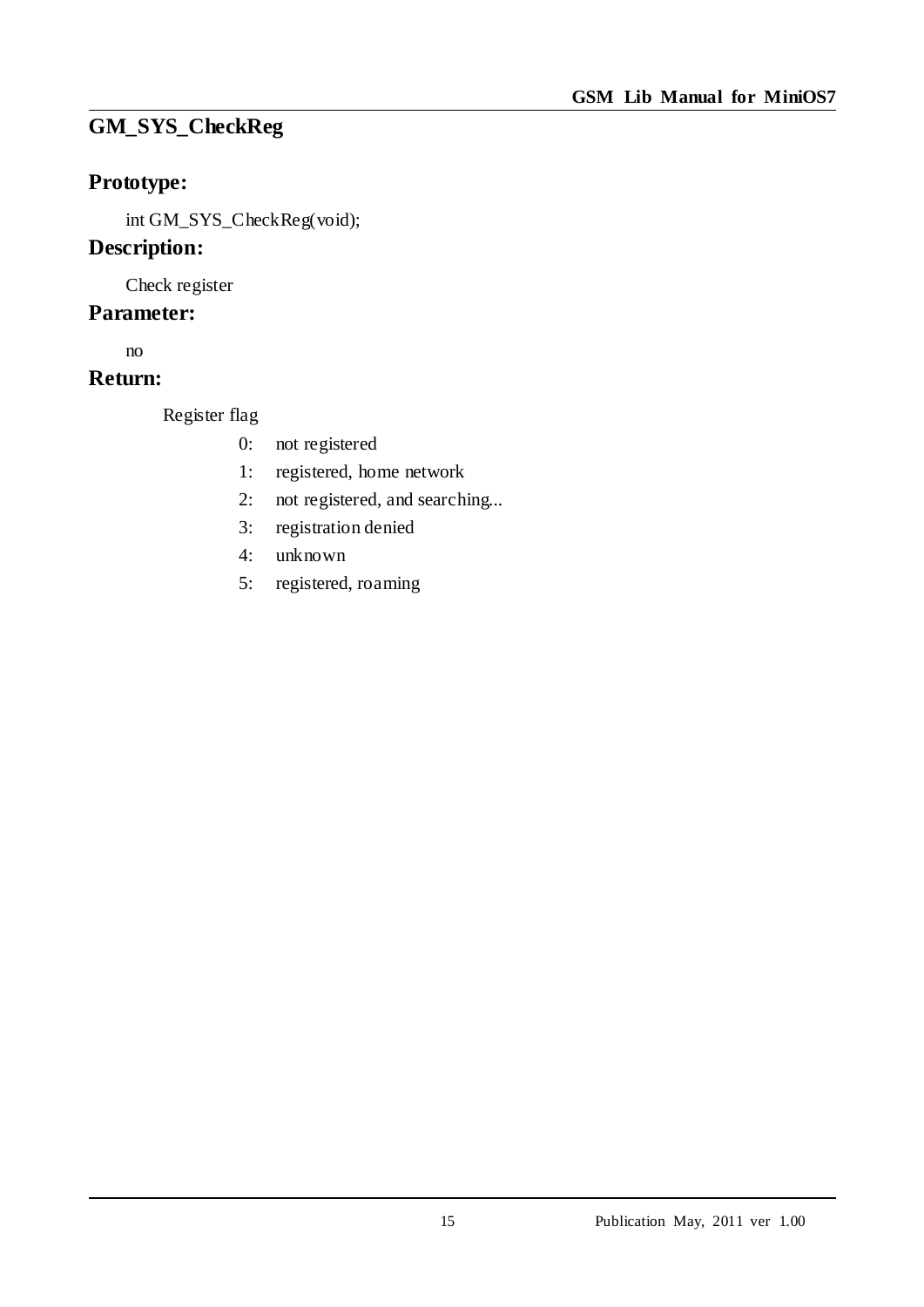## <span id="page-15-0"></span>**GM\_SYS\_EnableNITZ**

## **Prototype:**

void GM\_SYS\_EnableNITZ(int nitz)

## **Description:**

Enable NITZ function

\* NITZ function can auto-adjust RTC of the system at the moment of the modem registering to GSM system.

\* Please call "GM\_SYS\_NITZUpdateRTC" to update RTC after GM\_SYS\_EnableNITZ(1).

## **Parameter:**

nitz: 0:disable, 1:enable

#### **Return:**

no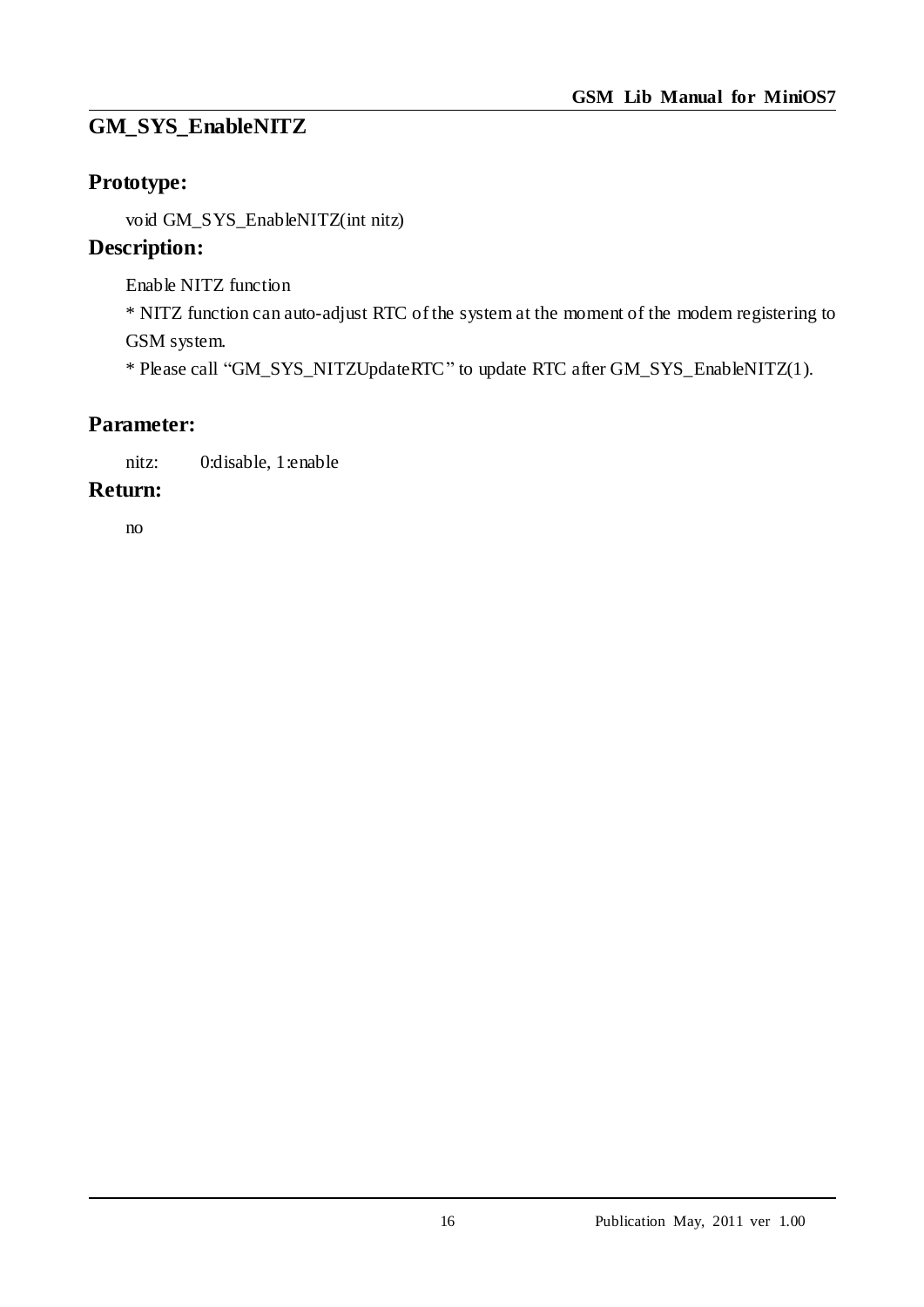## <span id="page-16-0"></span>**GM\_SYS\_NITZUpdateRTC**

## **Prototype:**

void GM\_SYS\_NITZUpdateRTC(void)

#### **Description:**

Update the RTC of the System by NITZ

\* Notice: this function will disable all 3G/GSM function about 1~2 minutes.

\* Please use this function after you stop all 3G/GSM function

#### **Parameter:**

no

#### **Return:**

no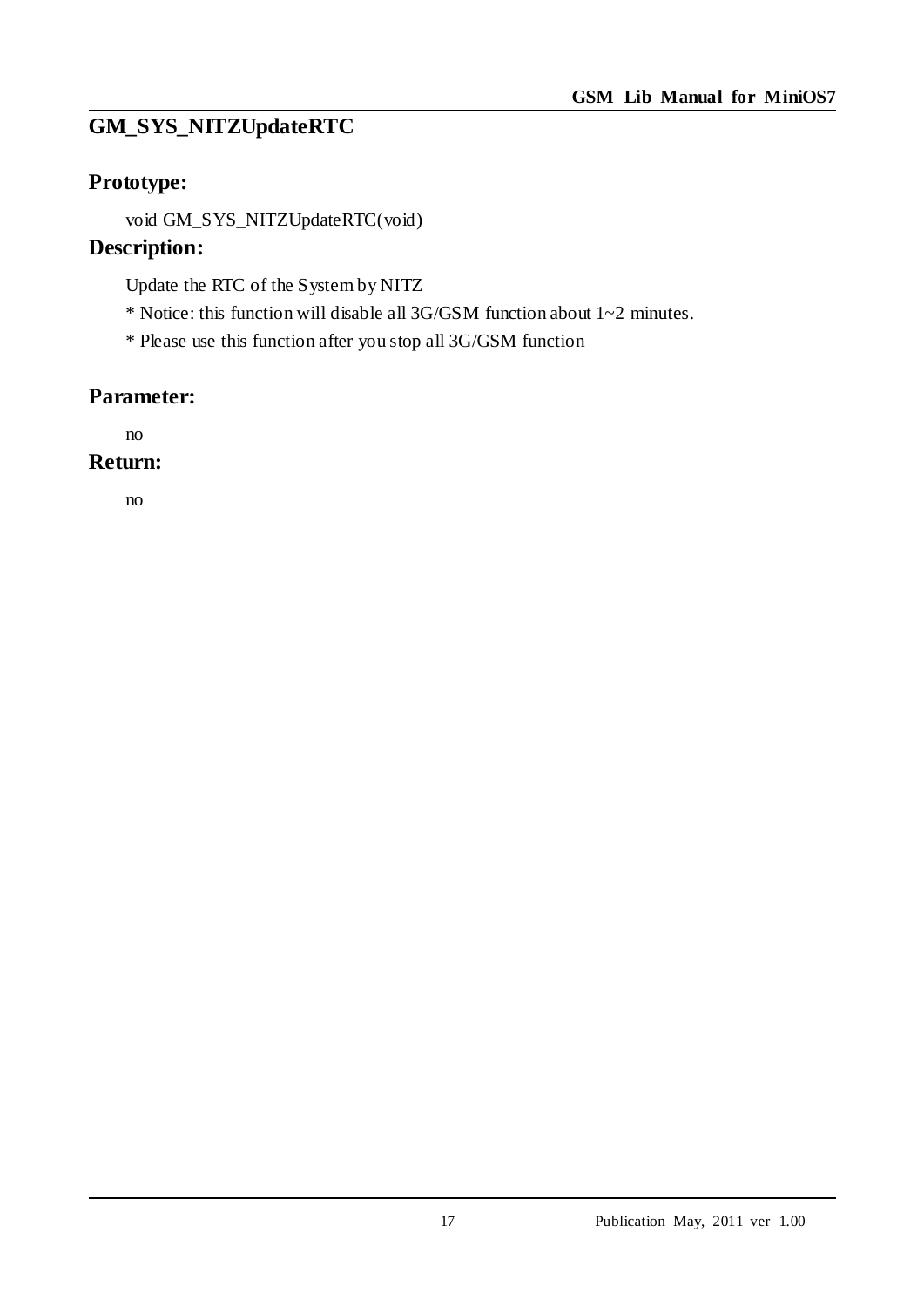## <span id="page-17-0"></span>**GM\_SYS\_CheckNITZ**

## **Prototype:**

void GM\_SYS\_CheckNITZ(void)

## **Description:**

Check the status of NITZ

## **Parameter:**

no

- 0: fail to update RTC
- 1: success
- 2: updating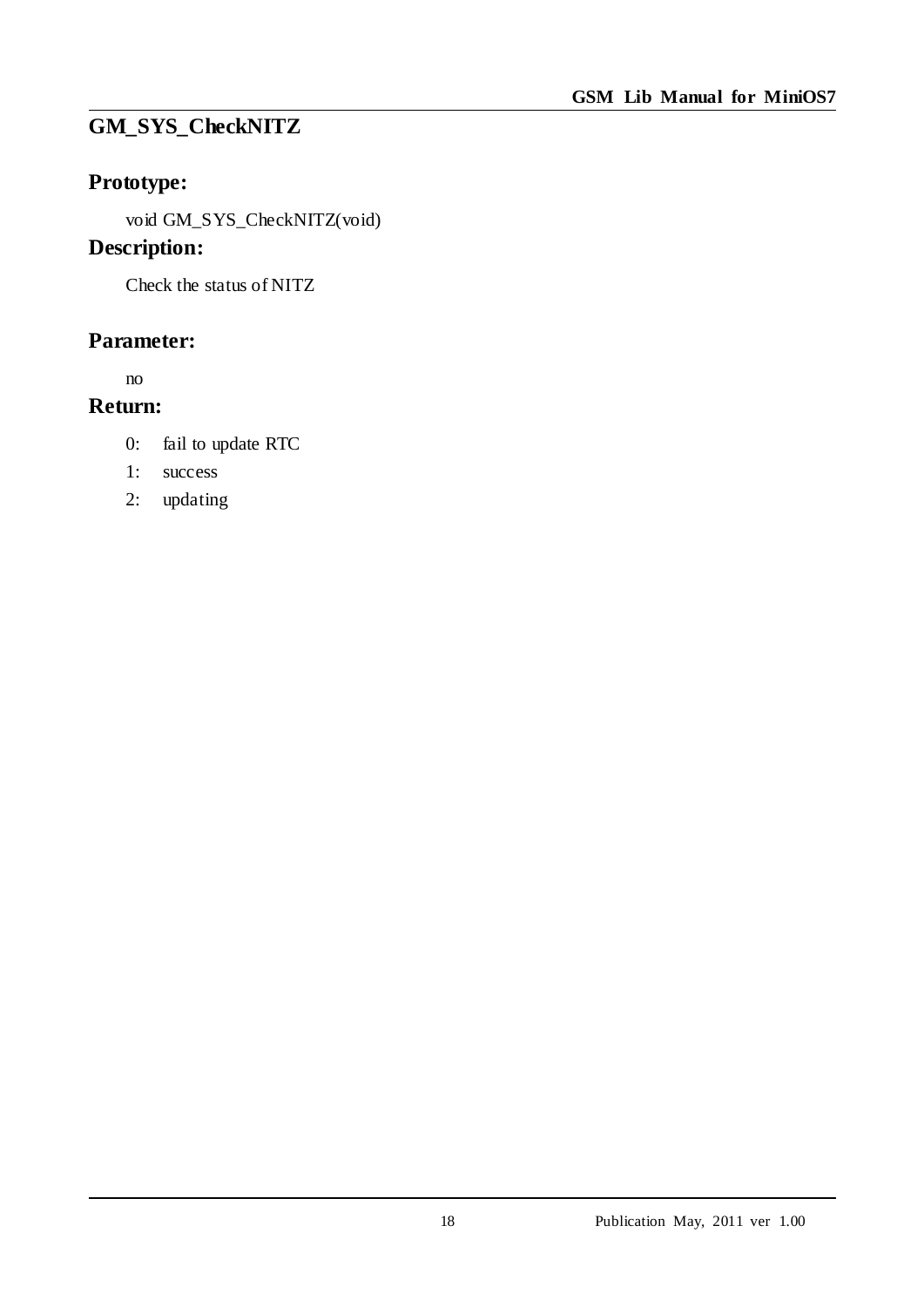## <span id="page-18-0"></span>**--SMS Function--**

## <span id="page-18-1"></span>**GM\_SMS\_SendMsg**

## **Prototype:**

int GM\_SMS\_SendMsg(strEncode\_Msg\* strMsg);

## **Description:**

Send a message

\* must use "GM\_SYS\_CheckCmdStatus()" to check status later

#### **Parameter:**

strMsg: the message

## **Return: None**

| GM NOERROR no error |                                  |
|---------------------|----------------------------------|
| <b>GM NOREG:</b>    | not registered, or can't service |
| GM BUSY:            | modem busy                       |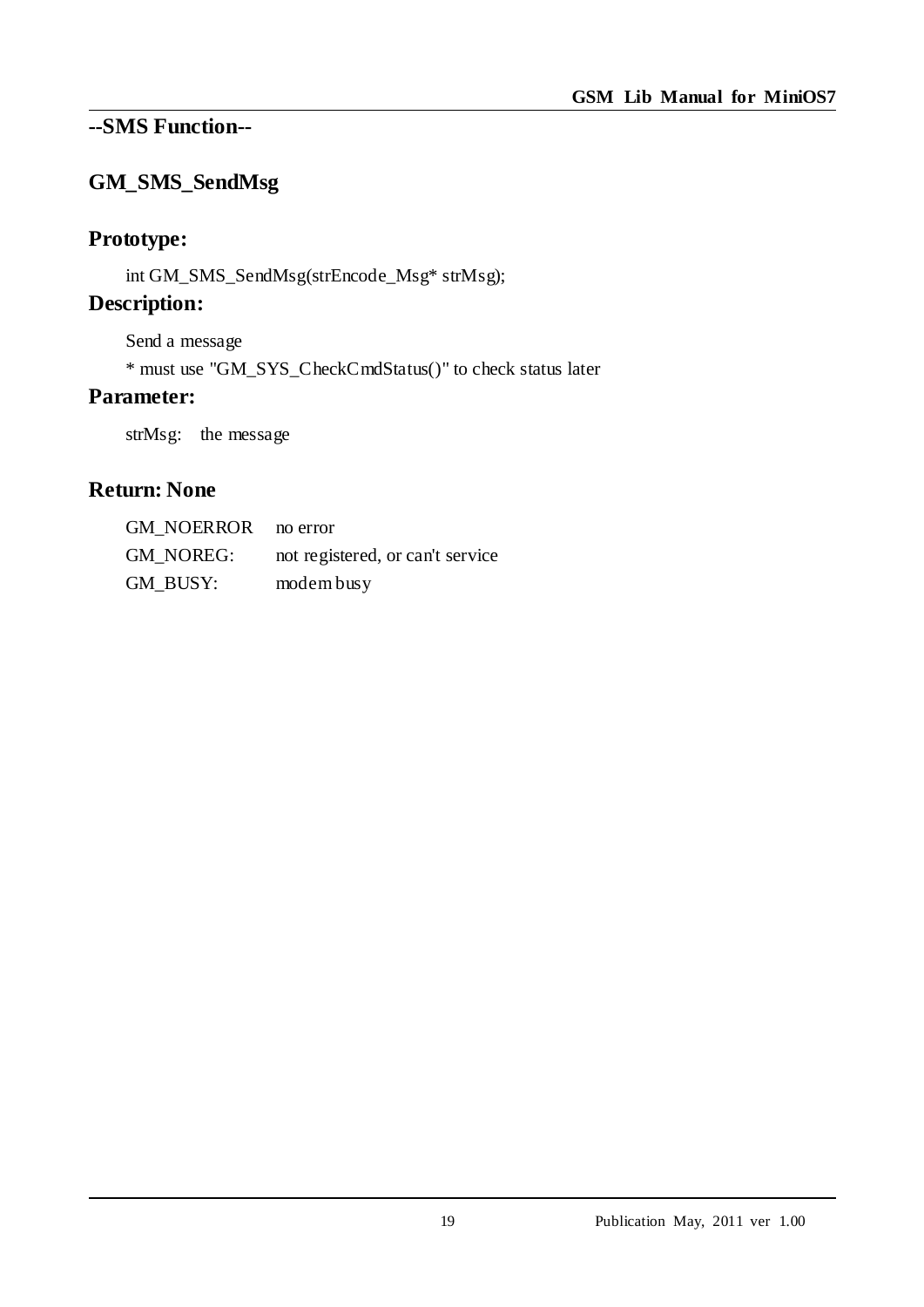## <span id="page-19-0"></span>**GM\_SMS\_GetNewMsg**

## **Prototype:**

int GM\_SMS\_GetNewMsg(strEncode\_Msg\* msg);

#### **Description:**

Get a new sms message

#### **Parameter:**

msg: new sms message

- 0: no new message
- 1: new message coming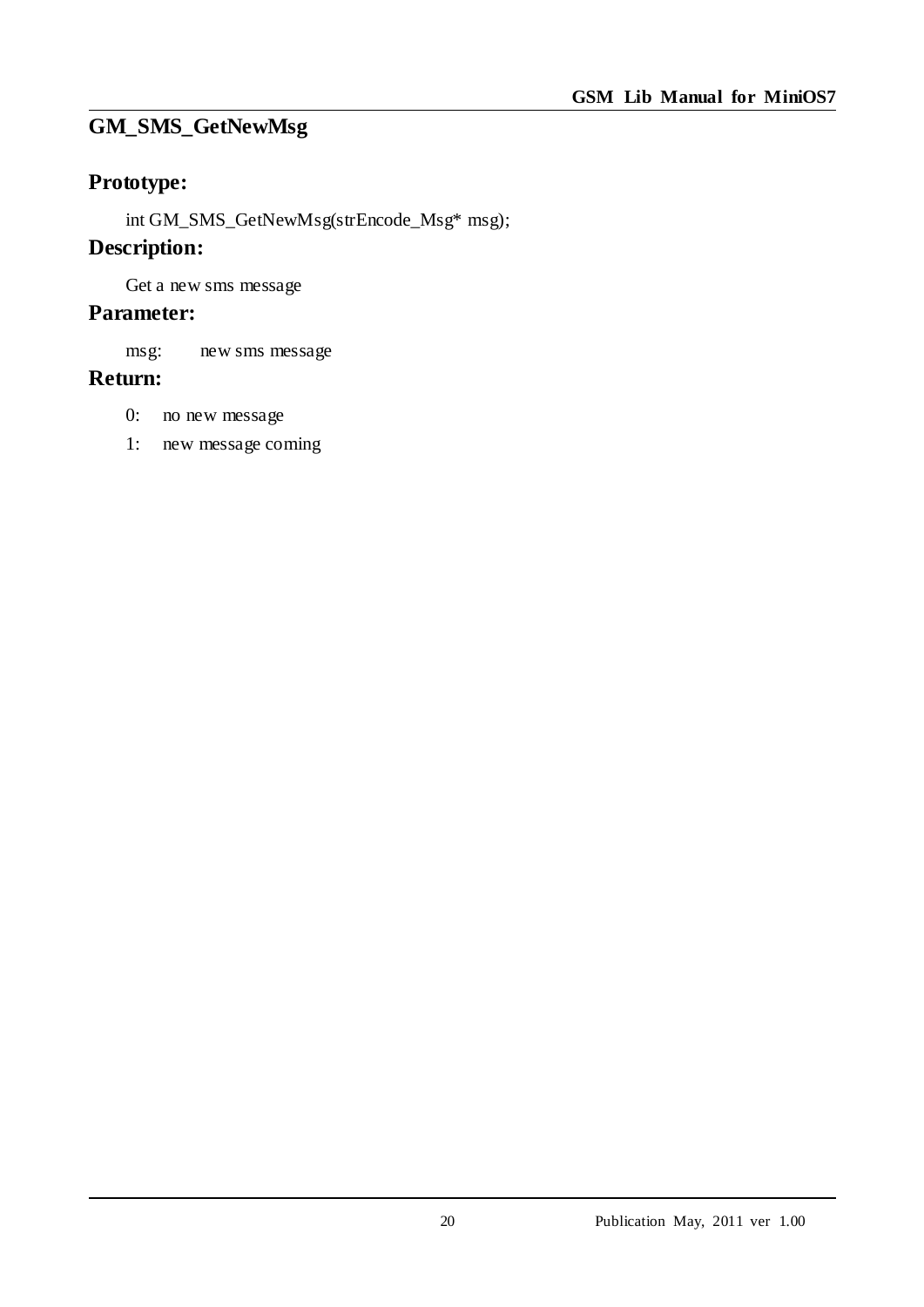## <span id="page-20-0"></span>**--3G / GPRS data Transmission Function--**

## <span id="page-20-1"></span>**GM\_NET\_SetNet**

### **Prototype:**

int GM\_NET\_SetNet(NetProfile netProfile);

#### **Description:**

Set Net profile data

#### **Parameter:**

netProfile: Net profile data

| <b>GM NOERROR</b>  | no error      |
|--------------------|---------------|
| <b>GM CMDERROR</b> | command error |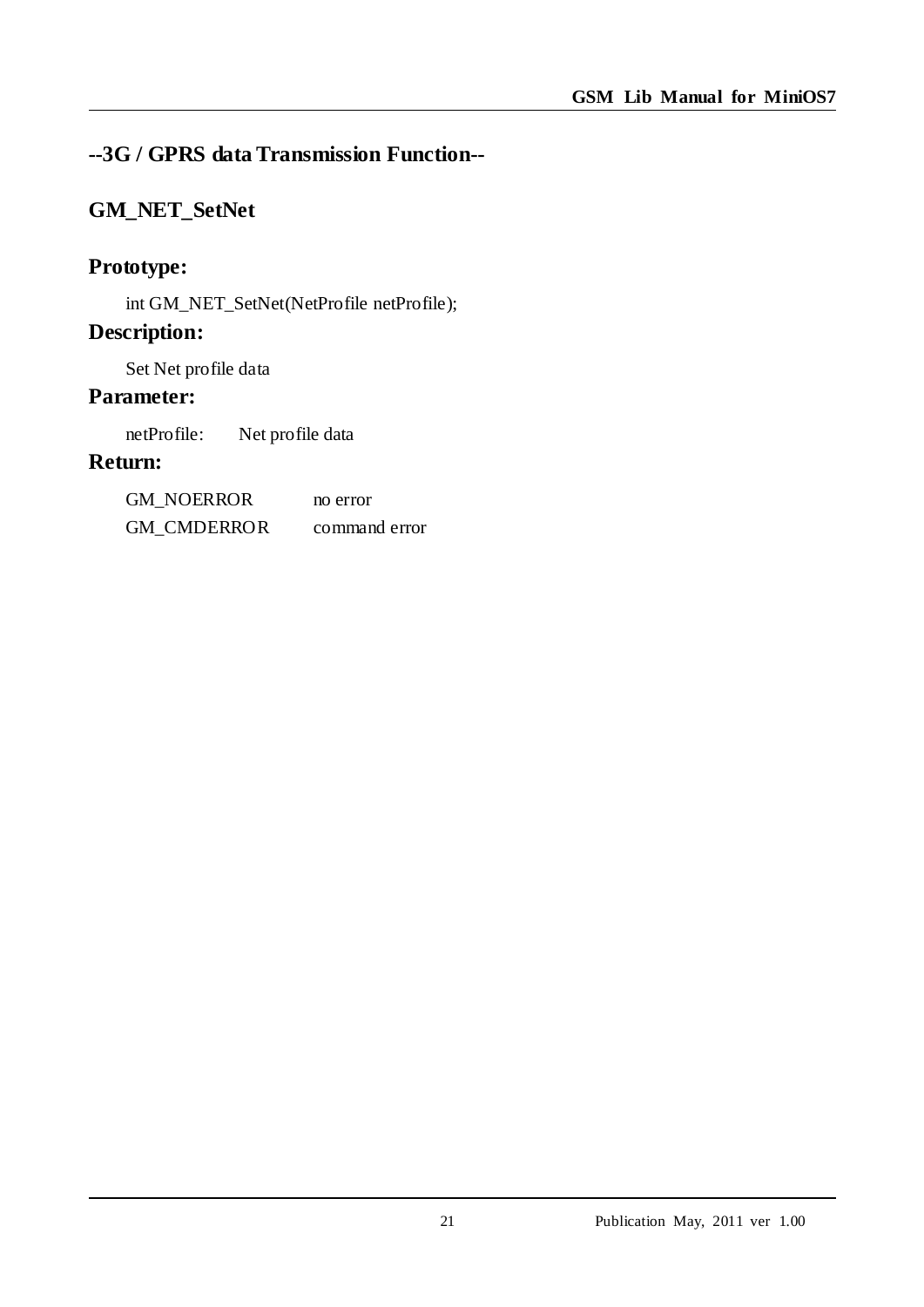## <span id="page-21-0"></span>**GM\_NET\_InstallLink**

## **Prototype:**

int GM\_NET\_InstallLink(int n, int tcp, char\* serverIP, unsigned int serverPort);

## **Description:**

Built TCP/UDP link

## **Parameter:**

| n          | link number $(0-9)$ , 3G:0 $-9$ , 2G:0                               |
|------------|----------------------------------------------------------------------|
| tcp        | client type, tcp=1 for TCP client; tcp=0 for UDP client              |
| serverIP   | IP or Domain name of the server, ex: "61.111.222.333", "test.com.tw" |
| serverPort | TCP/UDP Port of the server $(1-65535)$ , ex: 1234                    |
|            |                                                                      |

| <b>GM NOERROR</b>  | correct parameter to install TCP/UDP link |
|--------------------|-------------------------------------------|
| <b>GM CMDERROR</b> | command error                             |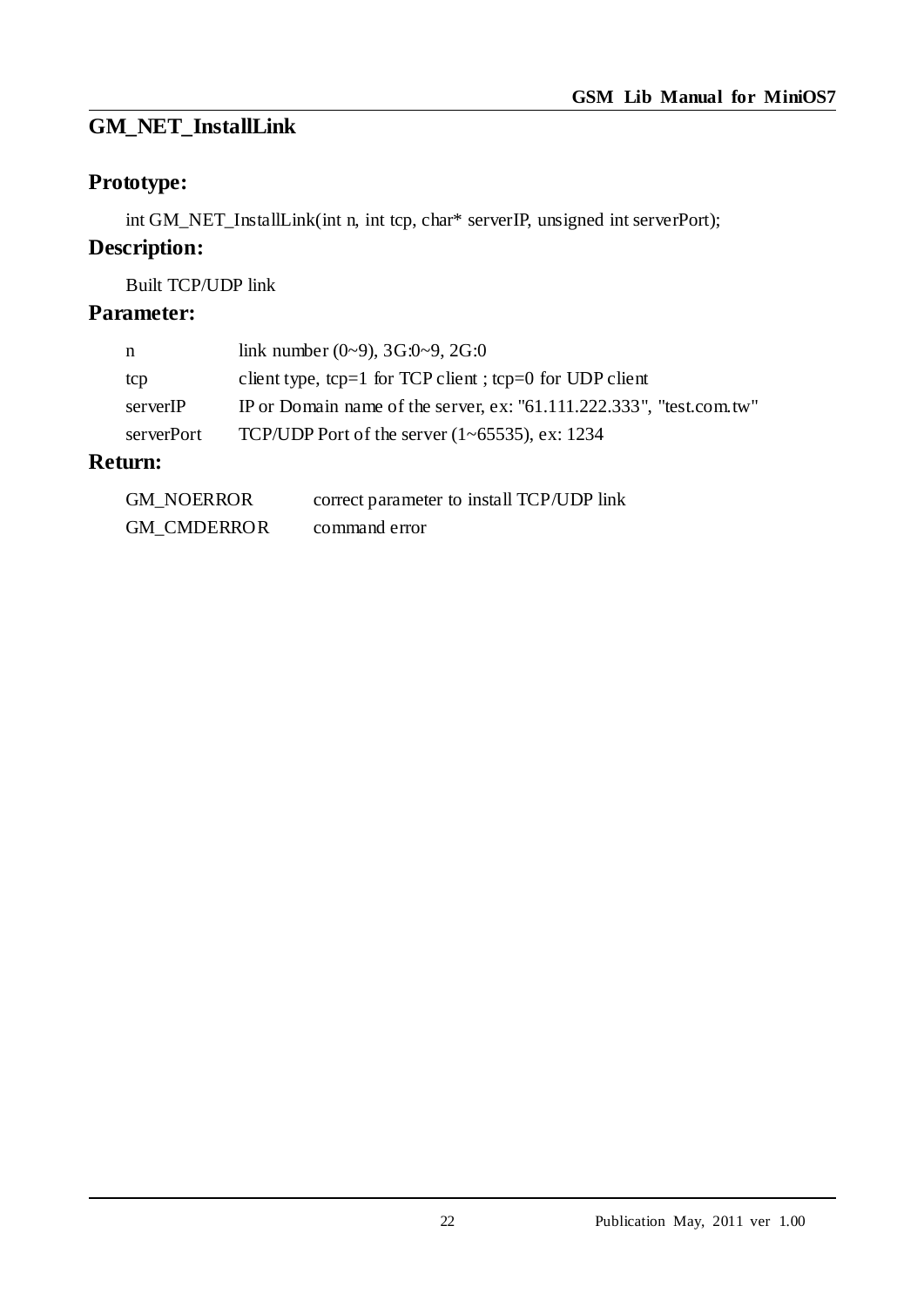## <span id="page-22-0"></span>**GM\_NET\_CloseNet**

## **Prototype:**

int GM\_NET\_CloseNet(void);

## **Description:**

Close Network

## **Parameter:**

no

| GM NOERROR  | no error      |
|-------------|---------------|
| GM CMDERROR | command error |
| GM BUSY:    | modem busy    |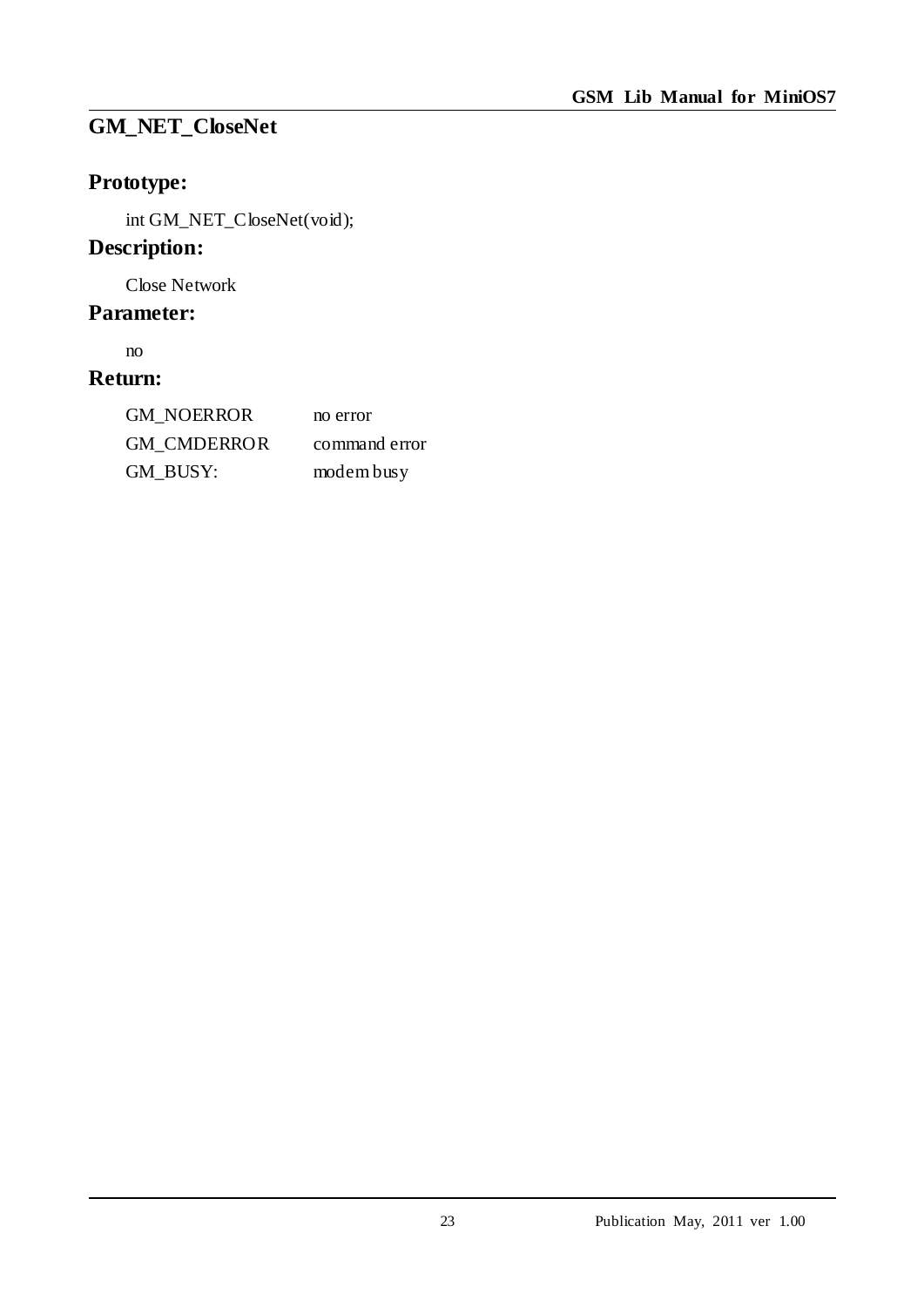## <span id="page-23-0"></span>**GM\_NET\_GetIP**

## **Prototype:**

void GM\_NET\_GetIP(char\* ipaddr);

## **Description:**

Get local IP

## **Parameter:**

ipaddr: IP string, format: char ipaddr[16];

#### **Return:**

no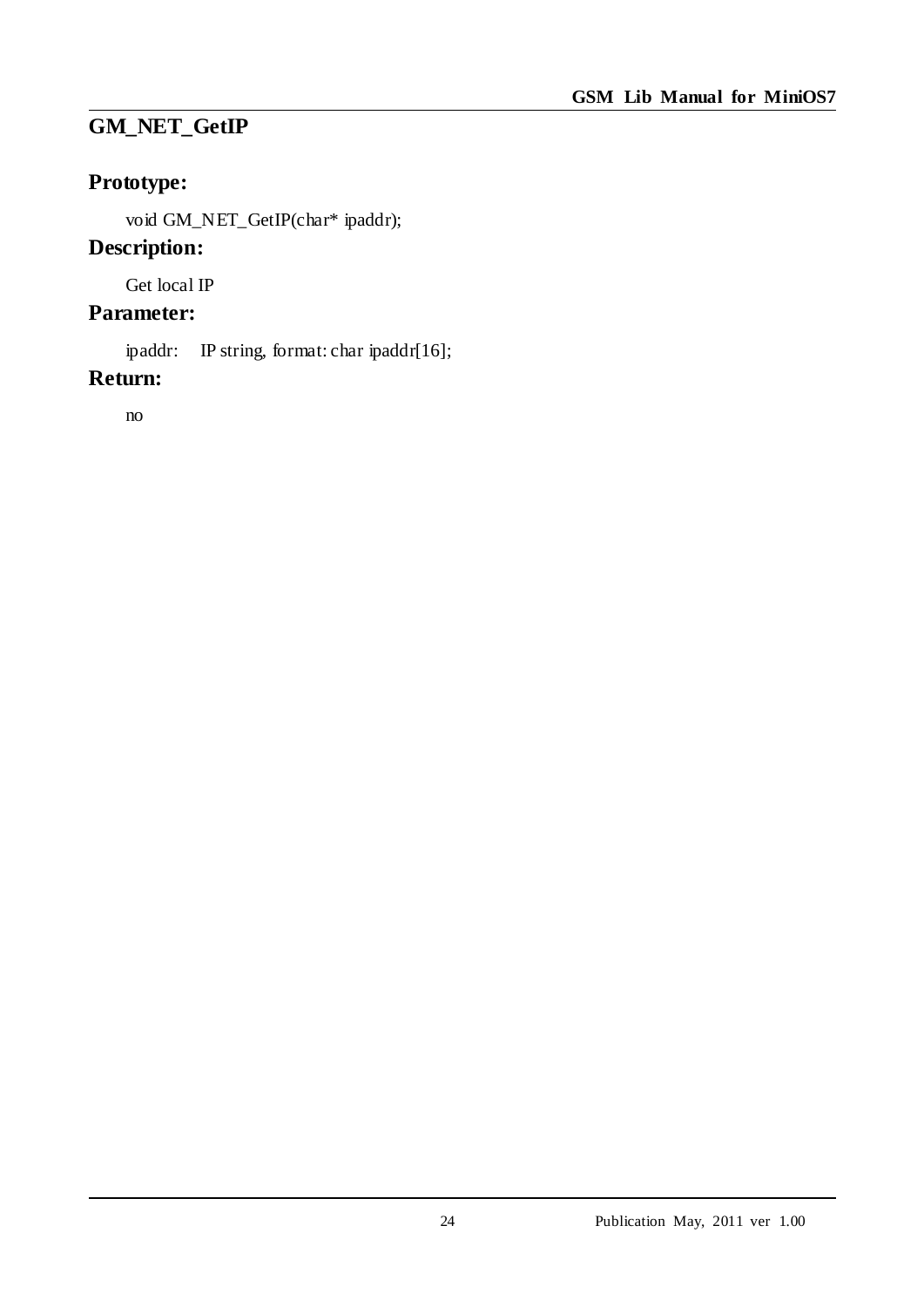## <span id="page-24-0"></span>**GM\_NET\_CloseLink**

## **Prototype:**

int GM\_NET\_CloseLink(int n);

## **Description:**

Close client link[n]

## **Parameter:**

n: client link[n], 3G:0~9, 2G:0

| GM NOERROR  | no error      |
|-------------|---------------|
| GM CMDERROR | command error |
| GM BUSY:    | modem busy    |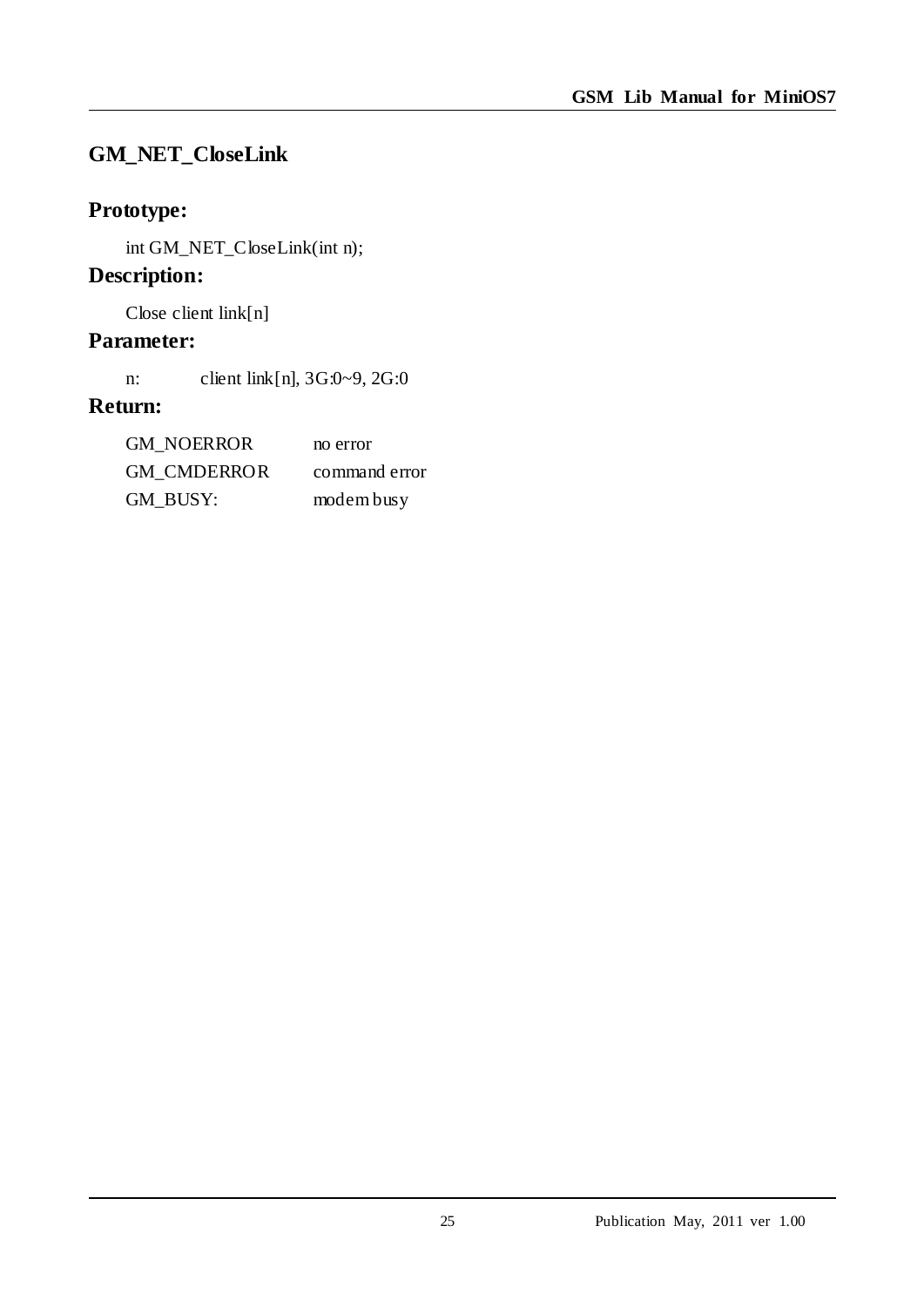## <span id="page-25-0"></span>**GM\_NET\_GetLinkStatus**

## **Prototype:**

int GM\_NET\_GetLinkStatus(int n);

## **Description:**

get status of Link[n]

#### **Parameter:**

n: link[n], 3G:0~9, 2G:0

#### **Return:**

status: 0=not link, 1=linked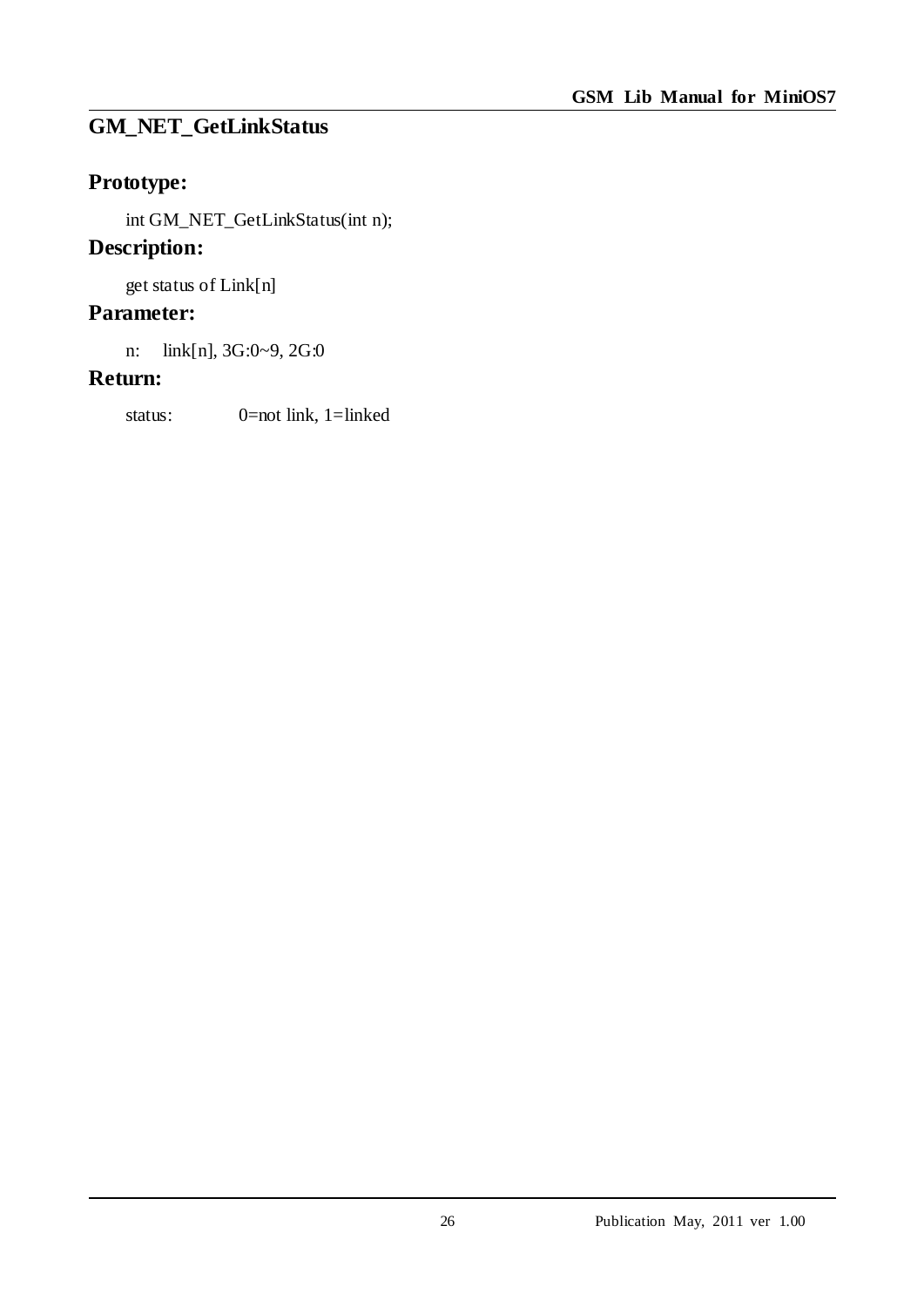## <span id="page-26-0"></span>**GM\_NET\_Send**

## **Prototype:**

int GM\_NET\_Send(char link, char\* data, int dataLen);

## **Description:**

Send a packet

\* must use "GM\_SYS\_CheckCmdStatus()" to check status later

## **Parameter:**

link: link number, 3G:0~9, 2G:0 data: data dataLen: data length, Max.=1000

| <b>GM NOERROR</b>  | no error      |
|--------------------|---------------|
| <b>GM CMDERROR</b> | command error |
| GM BUSY:           | modem busy    |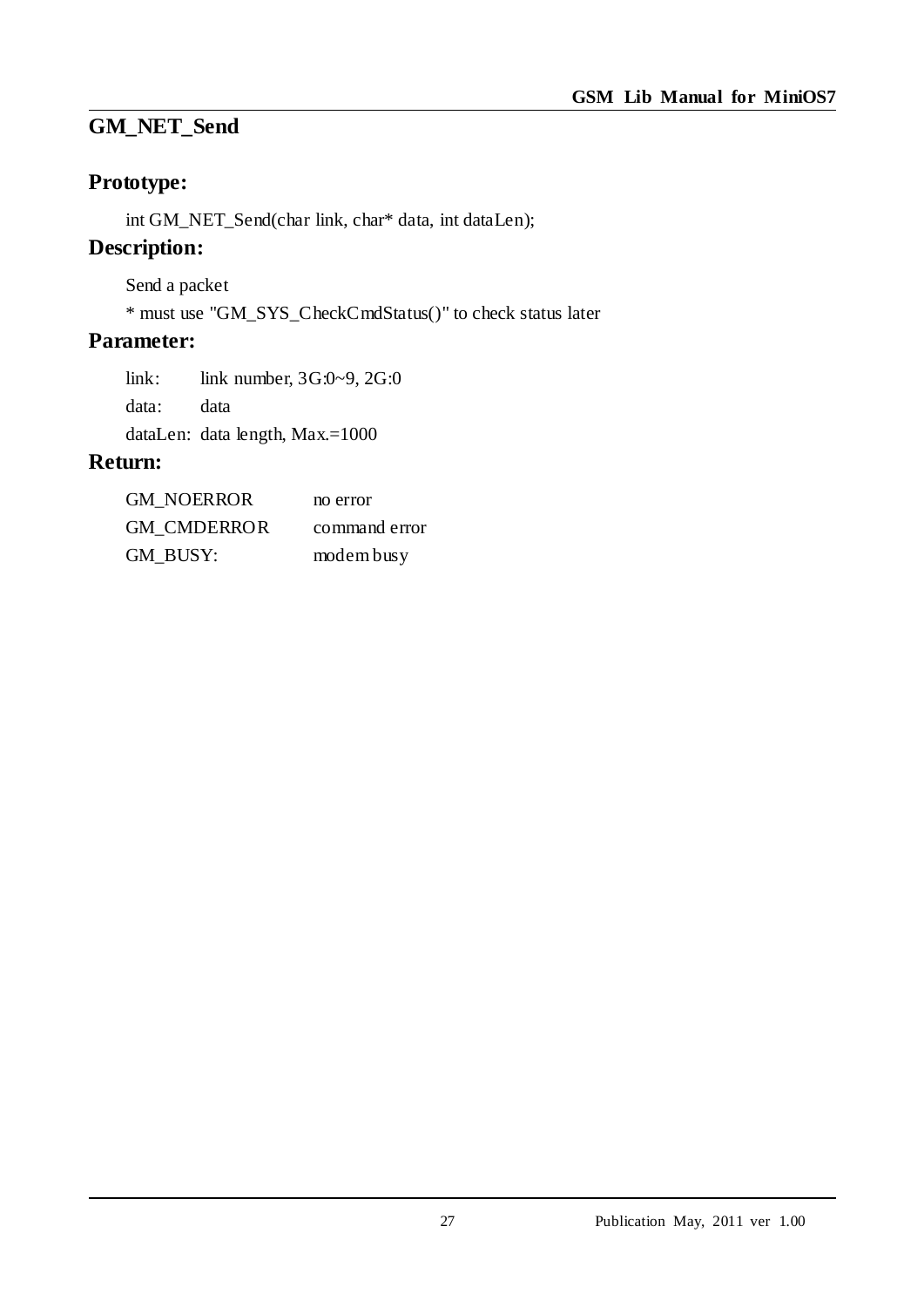## <span id="page-27-0"></span>**GM\_NET\_GetNewPacket**

## **Prototype:**

int GM\_NET\_GetNewPacket(GPRSData\* gprsData);

#### **Description:**

Get the new packet

#### **Parameter:**

gprsData: new data packet

- 0: no new packet
- 1: new packet coming